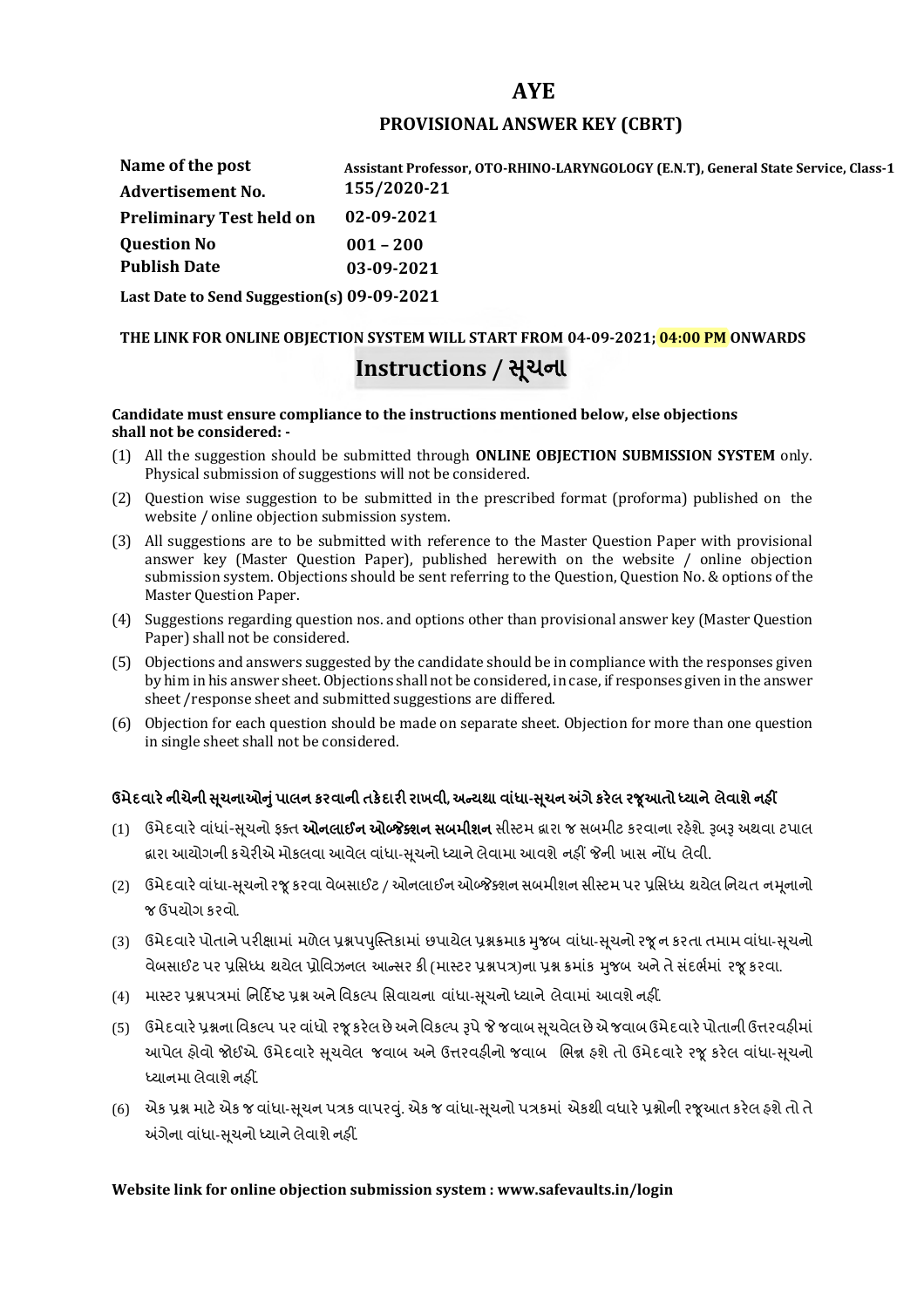| 001. | Steeple sign is a radiological feature of-                                                   |                                                                                                                                                                                            |
|------|----------------------------------------------------------------------------------------------|--------------------------------------------------------------------------------------------------------------------------------------------------------------------------------------------|
|      | (A) Epiglottitis                                                                             | (B) Croup                                                                                                                                                                                  |
|      | (C) Oropharyngeal carcinoma                                                                  | (D) Carcinoma of larynx                                                                                                                                                                    |
| 002. | Which of the following is NOT a derivative of Reichert's cartilage?                          |                                                                                                                                                                                            |
|      | (A) Styloid process.                                                                         | (B) Sphenomandibular ligament.                                                                                                                                                             |
|      | (C) Stapes superstructure.                                                                   | (D) Stylohyoid ligament.                                                                                                                                                                   |
| 003. | Otosclerosis is genetically transmitted by                                                   |                                                                                                                                                                                            |
|      | (A) Autosomal dominant with complete penetrance.                                             |                                                                                                                                                                                            |
|      | (B) Autosomal dominant with incomplete penetrance of $20\%$ to $40\%$ .                      |                                                                                                                                                                                            |
|      | (C) Autosomal recessive with complete penetrance.                                            |                                                                                                                                                                                            |
|      | (D) Autosomal recessive with incomplete penetrance of $20\%$ to $40\%$ .                     |                                                                                                                                                                                            |
| 004. | The four layers of the pharyngeal wall from inside-out are -                                 |                                                                                                                                                                                            |
|      |                                                                                              | (A) Mucous membrane, pharyngobasilar fascia, muscular layer, buccopharyngeal fascia.                                                                                                       |
|      |                                                                                              | (B) Mucous membrane, buccopharyngeal fascia, muscular layer, pharyngobasilar fascia.                                                                                                       |
|      |                                                                                              | (C) Mucous membrane, muscular layer, pharyngobasilar fascia, buccopharyngeal fascia.                                                                                                       |
|      |                                                                                              | (D) Mucous membrane, muscular layer, buccopharyngeal fascia, pharyngobasilar fascia.                                                                                                       |
| 005. | The pinna is supplied by nerves-                                                             |                                                                                                                                                                                            |
|      | (A) I, III, V, C2                                                                            | (B) II, V, VI, C2                                                                                                                                                                          |
|      | (C) V, VII, X, C2, C3                                                                        | (D) VI, VII, IX, C2, C3                                                                                                                                                                    |
| 006. | About clinical severity of OSA, true statement is -                                          |                                                                                                                                                                                            |
|      | $(A)$ No evidence of OSA if the AHI is $\langle 10 \rangle$ approas and hypopnoeas per hour. |                                                                                                                                                                                            |
|      | (B) Mild OSA if the AHI is 10-19 apnoeas and hypopnoeas per hour.                            |                                                                                                                                                                                            |
|      | (C) Moderate OSA if the AHI is 20-29 apnoeas and hypopnoeas per hour.                        |                                                                                                                                                                                            |
|      | (D) Severe OSA if the AHI is 30 or more apnoeas and hypopnoeas per hour.                     |                                                                                                                                                                                            |
| 007. | Which of the following is not a tumour suppressor gene $(TSG)$ –                             |                                                                                                                                                                                            |
|      | (A) Retinoblastoma 1 or RB1.                                                                 | $(B)$ p53.                                                                                                                                                                                 |
|      | $(C)$ Ret.                                                                                   | (D) Cyclin dependent kinase inhibitor.                                                                                                                                                     |
| 008. | Syndrome associated with Basal Cell Carcinoma of head and neck region is -                   |                                                                                                                                                                                            |
|      | (A) Epidermolysis bullosa.                                                                   | (B) Albinism.                                                                                                                                                                              |
|      | (C) Xeroderma pigmentosum.                                                                   | (D) Prokeratosis.                                                                                                                                                                          |
| 009. | Round window niche develops from which of the following embryological entities-              |                                                                                                                                                                                            |
|      | (A) Succus anticus                                                                           | (B) Succus medius                                                                                                                                                                          |
|      | (C) Succus posticus                                                                          | (D) Succus superioris                                                                                                                                                                      |
| 010. | What percentage of cholesteatoma are congenital cholesteatoma-                               |                                                                                                                                                                                            |
|      | (A) $0.5\%$                                                                                  | <b>(B)</b> 2-5%                                                                                                                                                                            |
|      | (C) $10-15\%$                                                                                | (D) $15-20\%$                                                                                                                                                                              |
| 011. |                                                                                              | A healthy, 15 year-old male patient presented to the ENT department with recurrent epistaxis,<br>progressive right sided nasal obstruction and hearing loss. The most likely diagnosis is- |
|      | (A) Rhinolith.                                                                               | (B) Antrochoanal polyp.                                                                                                                                                                    |
|      | (C) Foreign body.                                                                            | (D) Juvenile Nasopharyngeal Angiofibroma.                                                                                                                                                  |
|      |                                                                                              |                                                                                                                                                                                            |

**AYE - 001 to 200 1 P.T.O.**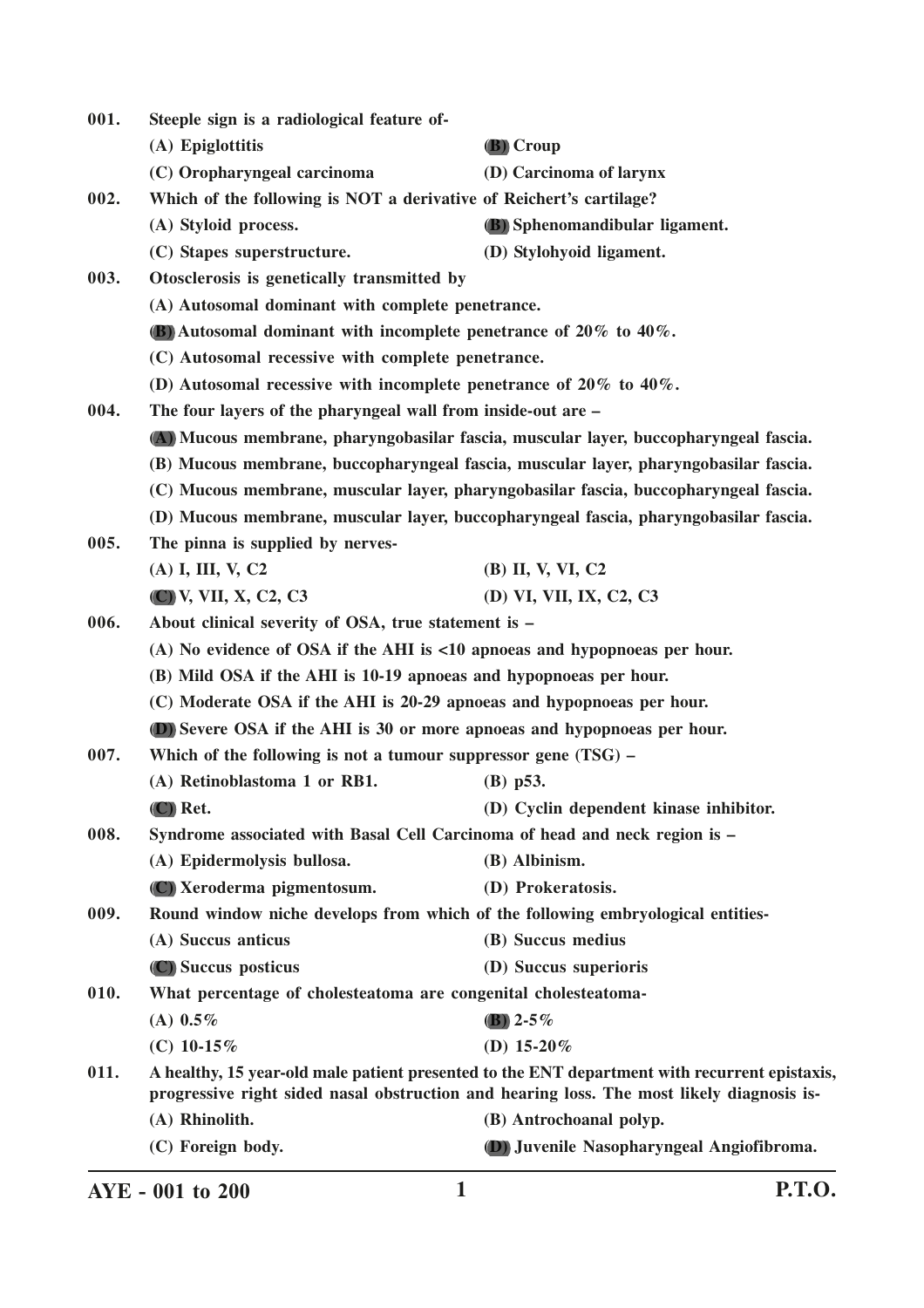| (D) Recurrent laryngeal nerve.<br>(B) Majority of the lesions are papillary.<br>(D) Majority of the lesions are anaplastic.<br>(B) Have a relatively long half-life and thus longer overall treatment times. |  |
|--------------------------------------------------------------------------------------------------------------------------------------------------------------------------------------------------------------|--|
|                                                                                                                                                                                                              |  |
|                                                                                                                                                                                                              |  |
|                                                                                                                                                                                                              |  |
|                                                                                                                                                                                                              |  |
|                                                                                                                                                                                                              |  |
|                                                                                                                                                                                                              |  |
|                                                                                                                                                                                                              |  |
|                                                                                                                                                                                                              |  |
|                                                                                                                                                                                                              |  |
| (D) Uses high energy protons focused with magnetic fields to produce a very narrow beam                                                                                                                      |  |
|                                                                                                                                                                                                              |  |
|                                                                                                                                                                                                              |  |
|                                                                                                                                                                                                              |  |
|                                                                                                                                                                                                              |  |
|                                                                                                                                                                                                              |  |
|                                                                                                                                                                                                              |  |
|                                                                                                                                                                                                              |  |
|                                                                                                                                                                                                              |  |
|                                                                                                                                                                                                              |  |
|                                                                                                                                                                                                              |  |
|                                                                                                                                                                                                              |  |
|                                                                                                                                                                                                              |  |
| (D) Fine needle aspiration cytology reveals fluid with lymphocytes and squammous epithelial                                                                                                                  |  |
|                                                                                                                                                                                                              |  |
|                                                                                                                                                                                                              |  |
|                                                                                                                                                                                                              |  |
| (C) Antihistamines act on vomiting center.                                                                                                                                                                   |  |
| (D) Betahistine has no effect on hearing loss.                                                                                                                                                               |  |
|                                                                                                                                                                                                              |  |
| (A) Is not contraindicated in preganancy.                                                                                                                                                                    |  |
|                                                                                                                                                                                                              |  |
| (C) Are less effective compared to oral and intranasal antihistamines in controlling nasal<br>symptoms.                                                                                                      |  |
| (D) Treatment is usually started with daily dose equivalent to 400mg beclomethasone                                                                                                                          |  |
|                                                                                                                                                                                                              |  |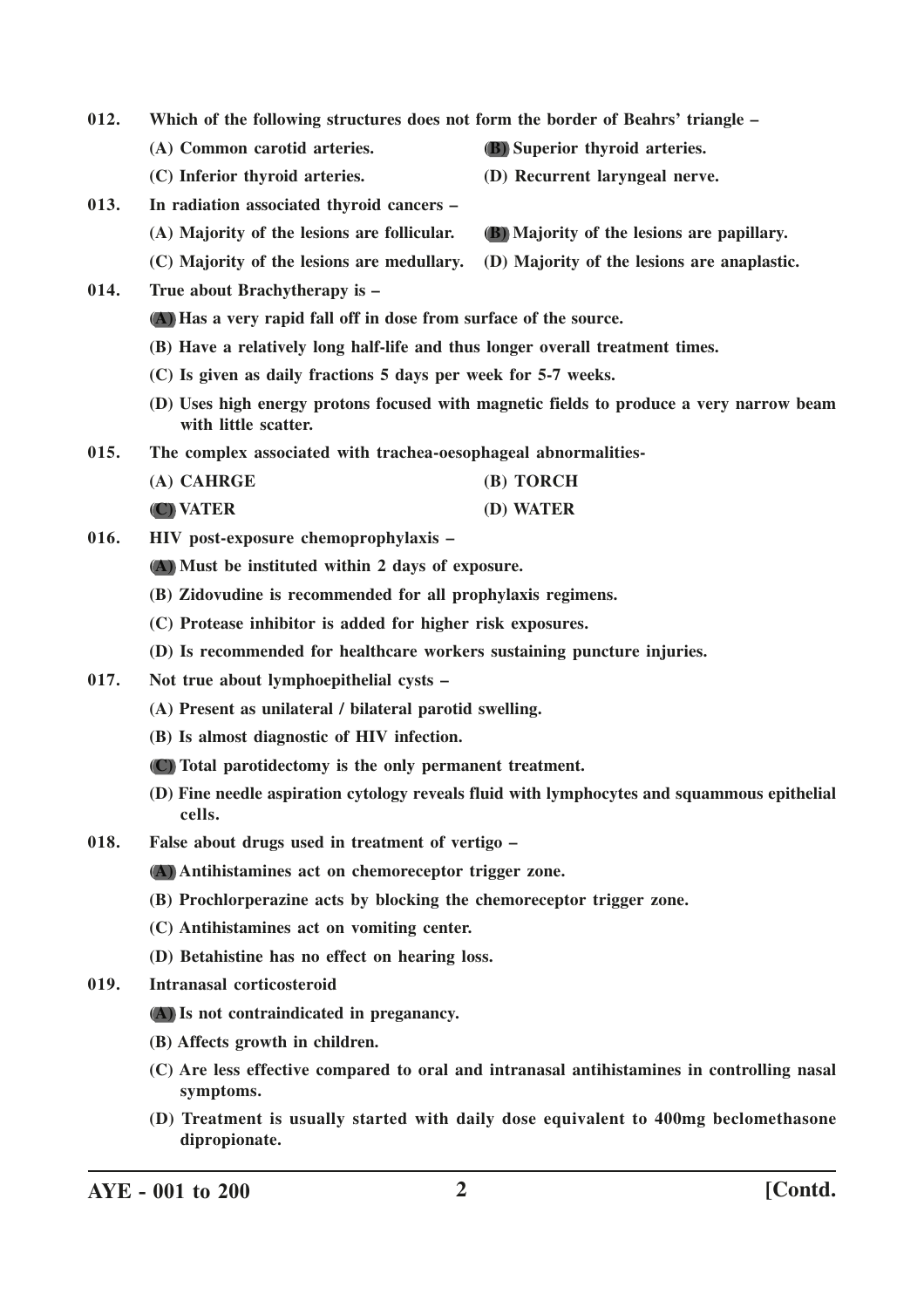- **020. Uses of PET imaging are all except –**
	- **(A) Staging of primary disease.**
	- **(B) Detection of synchronous malignancies.**
	- **(C) Detection of residual/ recurrent disease.**
	- **(D) Studying detailed anatomy for pre-operative preparation.**
- **021. Human papilloma virus (HPV) types commonly associated with juvenile-onset recurrent respiratory papillomatosis are –**
	- **(A) 6, 16. (B) 6, 11.**
	- **(C) 11, 16. (D) 16, 18.**
- **022. True about Medialization thyroplasty –**
	- **(A) Performed under general anesthesia.**
	- **(B) Is irreversible.**
	- **(C) Structural integrity of vocal folds is preserved.**
	- **(D) Technically simple procedure**
- **023. Differences between composition of gases in the middle ear and room air are?**
	- **(A) Lower oxygen levels, higher carbon dioxide and nitrogen levels.**
	- **(B) Lower carbon dioxide, higher oxygen and nitrogen levels.**
	- **(C) Lower nitrogen, higher carbon dioxide and oxygen.**
	- **(D) No difference.**

**024. A biopsy taken from a granulomatous lesion of the nose reveals a lymphocytic infiltrate with foamy cells containing rod shaped bacilli, and Russel bodies. The most likely diagnosis is:**

- **(A) Rhinosporidiosis (B) Rhinoscleroma**
- **(C) Rhinophyma (D) Syphilis**
- **025. Which of the following antihistamines can be safely administered in cardiac patients?**
	- **(A) Diphenydramine. (B) Hydroxyzine.**
	- **(C) Cetrizine. (D) Astemizole.**
- **026. The local anaesthetic not useful as a topical anaesthetic -**
	- **(A) Lidocaine (B) Mepivacaine**
	- **(C) Tetracaine (D) Cocaine**
- **027. Furstenberg sign is positive in: (A) Nasal glioma (B) Nasal encephalocele**
	- **(C) Nasal dermoid (D) None of the above**
- **028. Crescentic hairline is an otoscopic finding in - (A) Otomycosis. (B) Otosclerosis.**
	-
	- **(C) Secretory otitis media. (D) Acute otitis media.**
- **029. The bio-ethical Principle and the rational choice principle are principles that mainly guide -**
	- **(A) Physicians (B) Patients**
	- **(C) Insurance companies (D) Surrogates**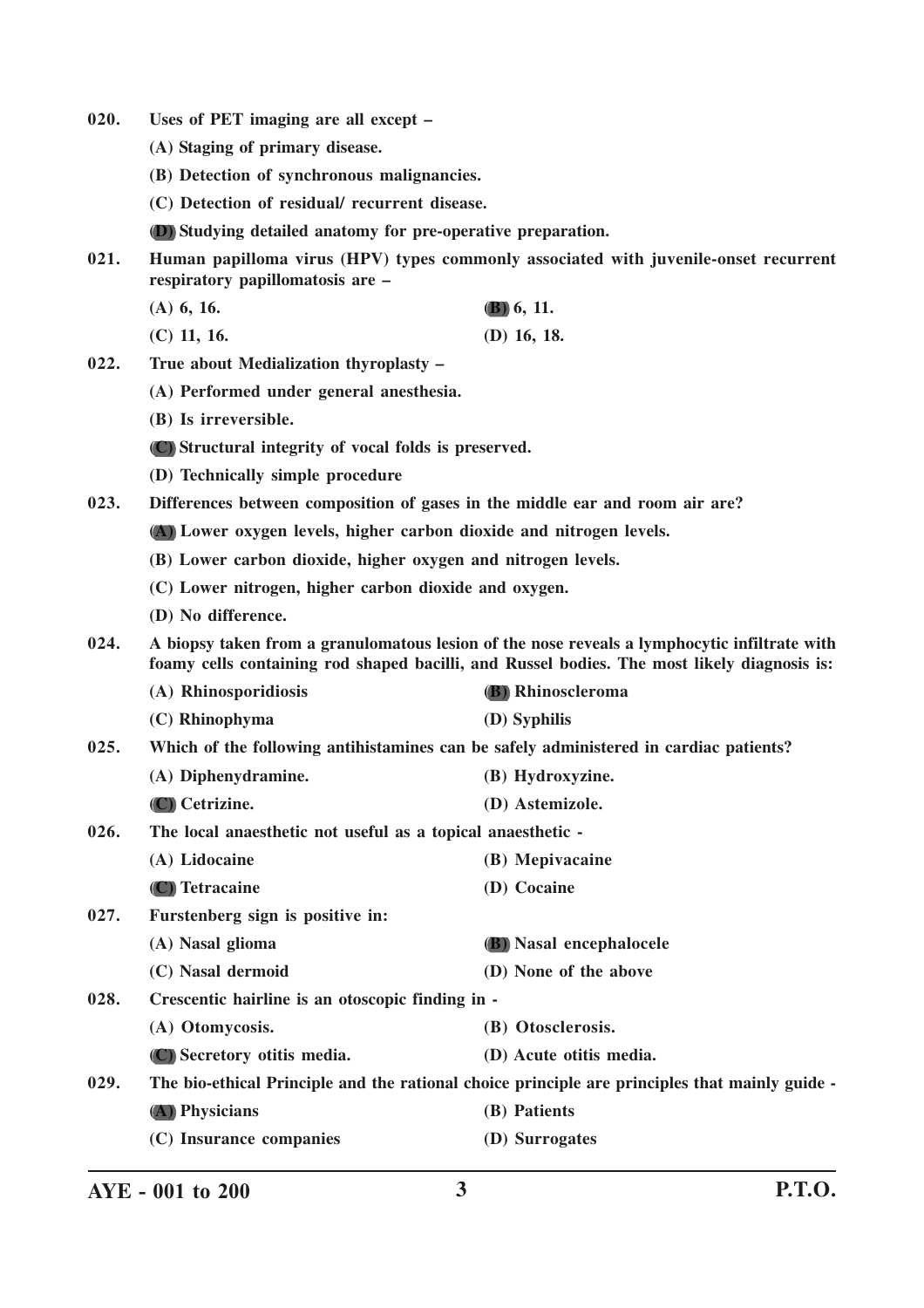| 030. | The principles of medical ethics are all, except -                                                                                          |                                                                                            |  |
|------|---------------------------------------------------------------------------------------------------------------------------------------------|--------------------------------------------------------------------------------------------|--|
|      | (A) Non-Maleficence                                                                                                                         | (B) Autonomy                                                                               |  |
|      | (C) Justice                                                                                                                                 | <b>(D)</b> Confidentiality                                                                 |  |
| 031. | Among the various enzymes involved in cholesteatoma, which of these is responsible for<br>cell invasion-                                    |                                                                                            |  |
|      | (A) Matrix metalloproteinases                                                                                                               | (B) Calgranulin                                                                            |  |
|      | (C) Cathepsin                                                                                                                               | $(D)$ TNF                                                                                  |  |
| 032. | Otosclerosis is inherited as -                                                                                                              |                                                                                            |  |
|      | (A) Autosomal dominant                                                                                                                      | (B) Autosomal recessive                                                                    |  |
|      | (C) X-linked dominant                                                                                                                       | (D) X-linked recessive                                                                     |  |
| 033. | Nasopharyngeal carcinoma cause Horner's syndrome as a result of infiltration of -                                                           |                                                                                            |  |
|      | (A) 3rd cranial nerve.                                                                                                                      | (B) 5th cranial nerve.                                                                     |  |
|      | (C) 7th cranial nerve.                                                                                                                      | (D) Cervical sympathetic chain.                                                            |  |
| 034. | Health research is usually focused on which of the following areas? -                                                                       |                                                                                            |  |
|      | (A) Estimation of disease burden in a population                                                                                            |                                                                                            |  |
|      | (B) Prevention of common diseases in the community                                                                                          |                                                                                            |  |
|      | (C) Evaluation of public health programs                                                                                                    |                                                                                            |  |
|      | (D) All of the above                                                                                                                        |                                                                                            |  |
| 035. | Chordoma is -                                                                                                                               |                                                                                            |  |
|      | (A) Disseminated malignant tumour.                                                                                                          | (B) Locally malignant tumour.                                                              |  |
|      | (C) Benign tumour.                                                                                                                          | (D) None of the above.                                                                     |  |
| 036. | Which of the following is NOT a critical consideration in planning a health research?                                                       |                                                                                            |  |
|      | (A) Adequate justification                                                                                                                  | (B) Clear and focussed research question                                                   |  |
|      | (C) Standard case definitions                                                                                                               | (D) Financial gain                                                                         |  |
| 037. | Behcet's disease is characterized by all of the following EXCEPT -                                                                          |                                                                                            |  |
|      | (A) Stomatitis, herpes like lesion.                                                                                                         | (B) Conjunctivitis, corneal opacity, iridocyclitis.                                        |  |
|      | (C) SNHL.                                                                                                                                   | (D) Tendency to recur.                                                                     |  |
| 038. | Dysphagia lusoria is -                                                                                                                      |                                                                                            |  |
|      |                                                                                                                                             | (A) Compression of the oesophagus by abnormally located subclavian artery or double aorta. |  |
|      | (B) Herniation of the pharyngeal mucosa via Kilian dehiscence.                                                                              |                                                                                            |  |
|      | (C) Chronic superficial oesophagitis with web formation.                                                                                    |                                                                                            |  |
|      | (D) Failure of relaxation of cardiac sphincter.                                                                                             |                                                                                            |  |
| 039. | 30 years old female suffering from bilateral nasal obstruction, crusty nose, hoarseness of<br>voice & stridor. The most probable cause is - |                                                                                            |  |
|      | (A) Allergic rhinitis.                                                                                                                      | (B) Vasomotor rhinitis.                                                                    |  |
|      | (C) Rhino laryngo scleroma.                                                                                                                 | (D) Acute rhinosinusitis.                                                                  |  |
| 040. | A clear research question is required in order to facilitate the following -                                                                |                                                                                            |  |
|      | (A) To choose an optimal study design                                                                                                       |                                                                                            |  |
|      | (B) To identify the outcomes that need to be measured                                                                                       |                                                                                            |  |
|      | (C) To decide when the outcomes need to be measured                                                                                         |                                                                                            |  |
|      | (D) All of the above                                                                                                                        |                                                                                            |  |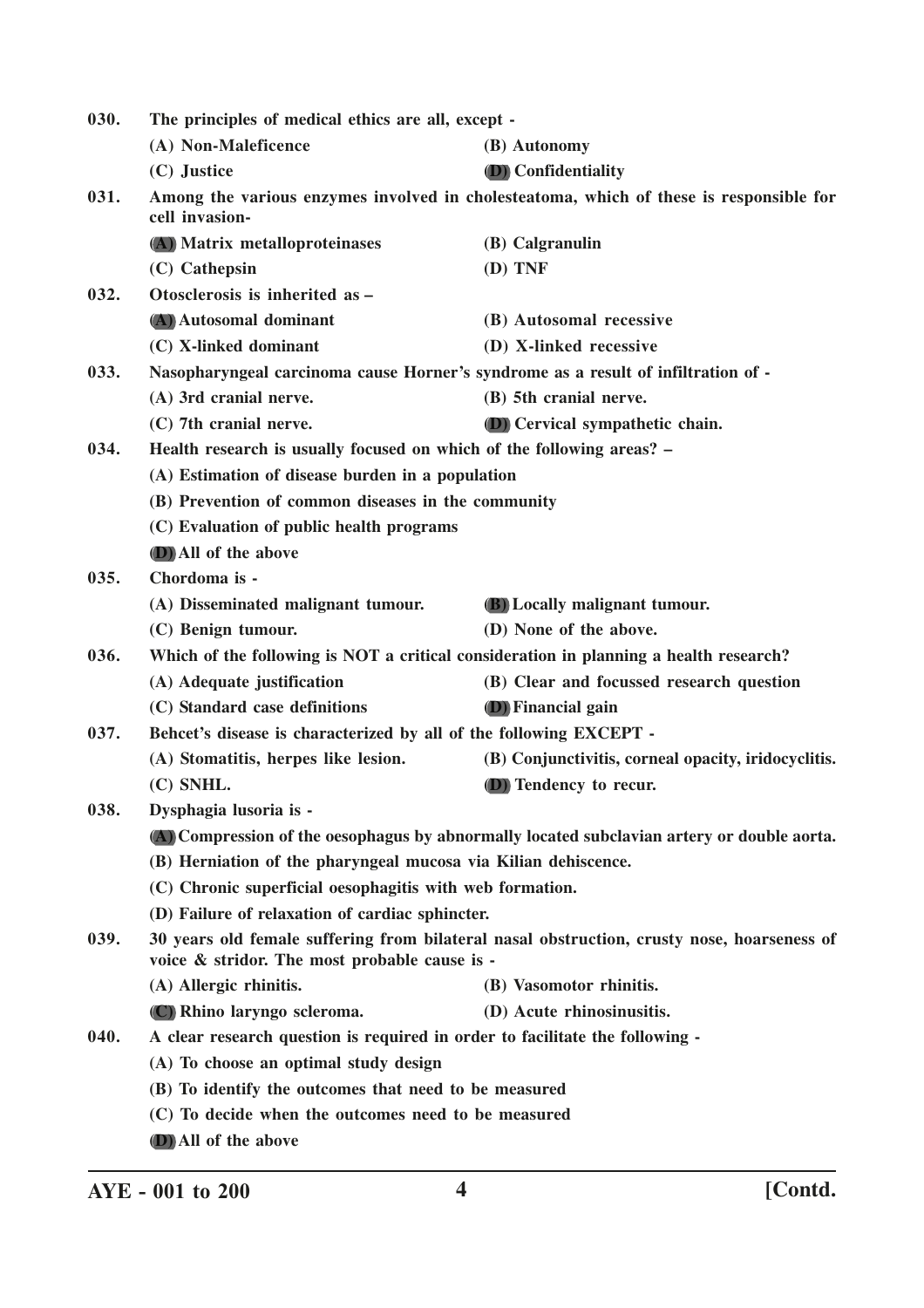| 041. | A new born with cyanosis and respiratory difficulty improved by insertion of an oral airway.<br>The most probable diagnosis is - |                                                                                                  |
|------|----------------------------------------------------------------------------------------------------------------------------------|--------------------------------------------------------------------------------------------------|
|      | (A) Laryngomalacia.                                                                                                              | (B) Congenital laryngeal web.                                                                    |
|      | (C) Congenital subglottic stenosis.                                                                                              | (D) Congenital bilateral choanal atresia                                                         |
| 042. | Characteristics of a good hypothesis are all, EXCEPT -                                                                           |                                                                                                  |
|      | (A) There should be no ambiguity about the study variables                                                                       |                                                                                                  |
|      | (B) It should be stated 'a priori'                                                                                               |                                                                                                  |
|      | (C) It can be revised based on the study findings                                                                                |                                                                                                  |
|      | (D) It should specify one exposure and one outcome                                                                               |                                                                                                  |
| 043. | tracheostomy is suspected of -                                                                                                   | Dyspnoea, crepitation and expectoration of large amount of frothy stained sputum after           |
|      | (A) Pneumothorax.                                                                                                                | (B) Acute pulmonary oedema.                                                                      |
|      | (C) Mediastinal emphysema.                                                                                                       | (D) None of the above                                                                            |
| 044. | Antitubercular drug, which is ototoxic and nephrotoxic -                                                                         |                                                                                                  |
|      | (A) Isoniazid                                                                                                                    | (B) Ethambutol                                                                                   |
|      | $(C)$ Rifampicin                                                                                                                 | <b>D</b> ) Amikacin                                                                              |
| 045. |                                                                                                                                  | Which of the following thyroid neoplasms is most likely to undergo clear cell change?            |
|      | (A) Follicular adenoma                                                                                                           | (B) Follicular carcinoma                                                                         |
|      | (C) Hurthle cell adenoma                                                                                                         | (D) Papillary carcinoma                                                                          |
| 046. |                                                                                                                                  | A poorly developed antihelix and over developed conchal cartilage are characteristic of -        |
|      | (A) Darwin's tubercle                                                                                                            | (B) Microtia                                                                                     |
|      | (C) Bat ear                                                                                                                      | (D) Cauliflower ear                                                                              |
| 047. | Which of the following suture material is non absorbable multifilament -                                                         |                                                                                                  |
|      | $(A)$ Nylon                                                                                                                      | (B) Monocryl                                                                                     |
|      | (C) Prolene                                                                                                                      | (D) Silk                                                                                         |
| 048. | The commonest craniofacial defect found in children is -                                                                         |                                                                                                  |
|      | (A) Apert's syndrome                                                                                                             | (B) Carpenter syndrome                                                                           |
|      | (C) Cruzon's syndrome                                                                                                            | (D) Goldenhar syndrome                                                                           |
| 049. | The commonest gastrointestinal anomaly in oesophageal atresia is -                                                               |                                                                                                  |
|      | (A) Meckel's diverticulum                                                                                                        | (B) Malrotation of midgut                                                                        |
|      | (C) Duodenal atresia                                                                                                             | (D) Congenital pyloric stenosis                                                                  |
| 050. | node is -                                                                                                                        | The classic 'Silent' site or clinical blind spot in head and neck, notorious for metastatic neck |
|      | (A) Pyriform fossa                                                                                                               | <b>(B)</b> Nasopharynx                                                                           |
|      | (C) Base of tongue                                                                                                               | (D) Vallecula                                                                                    |
| 051. | Wide habenula perforata can lead to problem during which surgery:                                                                |                                                                                                  |
|      | (A) Mastoidectomy                                                                                                                | (B) FESS                                                                                         |
|      | (C) Stapedectomy                                                                                                                 | (D) Transsphenoidal pituitary surgery                                                            |
|      |                                                                                                                                  |                                                                                                  |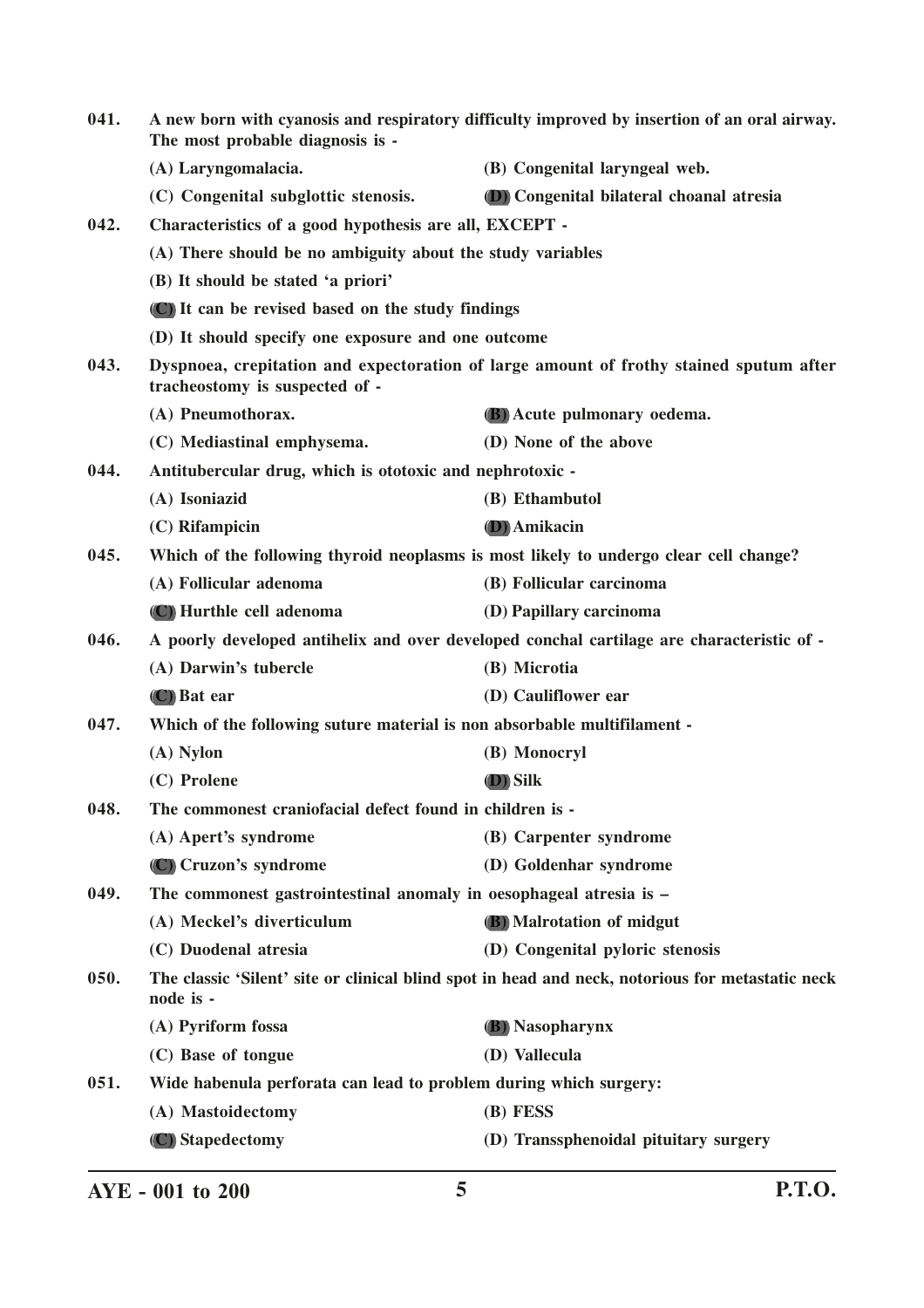| 052. | Mitral cells are seen in:                                                        |                                                                                                                                                                                    |
|------|----------------------------------------------------------------------------------|------------------------------------------------------------------------------------------------------------------------------------------------------------------------------------|
|      | (A) Rhinoscleroma                                                                | <b>(B)</b> Olfactory tract                                                                                                                                                         |
|      | (C) Rhinosporidiosis                                                             | (D) Optic nerve                                                                                                                                                                    |
| 053. | Complete absorption time of suture material of Vicryl is:                        |                                                                                                                                                                                    |
|      | $(A)$ 42 days                                                                    | (B) 60 Days                                                                                                                                                                        |
|      | $(C)$ 100 Days                                                                   | $(D)$ 200 days                                                                                                                                                                     |
| 054. | Paternalism among doctors is not an ethical attitude because it conflicts with - |                                                                                                                                                                                    |
|      | (A) Patient's medical care                                                       | (B) Doctors' tasks and duties                                                                                                                                                      |
|      | (C) Patient's autonomy                                                           | (D) Doctor's autonomy                                                                                                                                                              |
| 055. | Confidentiality can be breached -                                                |                                                                                                                                                                                    |
|      | (A) When the patient does not listen to the doctor.                              |                                                                                                                                                                                    |
|      | (B) When financial resources are scarce and patient is not compliant.            |                                                                                                                                                                                    |
|      | (C) When a patient authorizes to do so                                           |                                                                                                                                                                                    |
|      | (D) For a patient who requires Invasive treatment                                |                                                                                                                                                                                    |
| 056. |                                                                                  | A patient has sustained a fracture of the skull base. Thorough examination concludes that<br>the greater superficial petrosal nerve has been injured. The conclusion was based on- |
|      | and sublingual gland.                                                            | (A) Partial dryness of the mouth due to lack of salivary secretion from the submandibular                                                                                          |
|      |                                                                                  | (B) Partial dryness of the mouth due to lack of salivary secretion from the parotid gland.                                                                                         |
|      | (C) Dryness of the cornea due to lack of lacrimal secretion.                     |                                                                                                                                                                                    |
|      | (D) Loss of taste sensation from the anterior $2/3$ of the tongue                |                                                                                                                                                                                    |
| 057. | Space between pars tensa and anterior malleolar fold is called as -              |                                                                                                                                                                                    |
|      | (A) Von Troeltsch anterior pouch                                                 | (B) Facial recess                                                                                                                                                                  |
|      | (C) Sinus tympani                                                                | (D) Prussak space                                                                                                                                                                  |
| 058. | In cases of bilateral involvement with Otosclerosis -                            |                                                                                                                                                                                    |
|      | (A) Worse hearing ear is operated first.                                         |                                                                                                                                                                                    |
|      | (B) Better hearing ear is operated first.                                        |                                                                                                                                                                                    |
|      |                                                                                  | (C) In patients accustomed to aided hearing unilaterally, the aided ear is operated first.                                                                                         |
|      | ear can be operated upon.                                                        | (D) Following successful surgery with stable results for at least 3months, the contralateral                                                                                       |
| 059. |                                                                                  | Cochlear implant candidacy guideline for postlingually deafened adults are all EXCEPT -                                                                                            |
|      | (A) Pure tone average greater than 50dB.                                         |                                                                                                                                                                                    |
|      | (B) Speech discrimination score more than $60\%$ .                               |                                                                                                                                                                                    |
|      | (C) Hearing in Noise Test sentence scores of less than $60\%$ in quiet.          |                                                                                                                                                                                    |
|      | (D) Consonant/nucleus/consonant score of less than $30\%$ .                      |                                                                                                                                                                                    |
| 060. | About electrophysiological tests for facial nerve palsy, false is -              |                                                                                                                                                                                    |
|      |                                                                                  | (A) ENOG is most useful within first 3 days after the onset of complete paralysis.                                                                                                 |
|      | to deblocking.                                                                   | (B) ENOG is not useful after 3 weeks of paralysis as it can lead to a false-negative result due                                                                                    |
|      | on ENOG.                                                                         | (C) EMG testing is performed when 90% or greater neural degeneration has been recorded                                                                                             |
|      |                                                                                  | (D) Evoked biphasic compound muscle action potential (CMAP) is recorded on ENOG.                                                                                                   |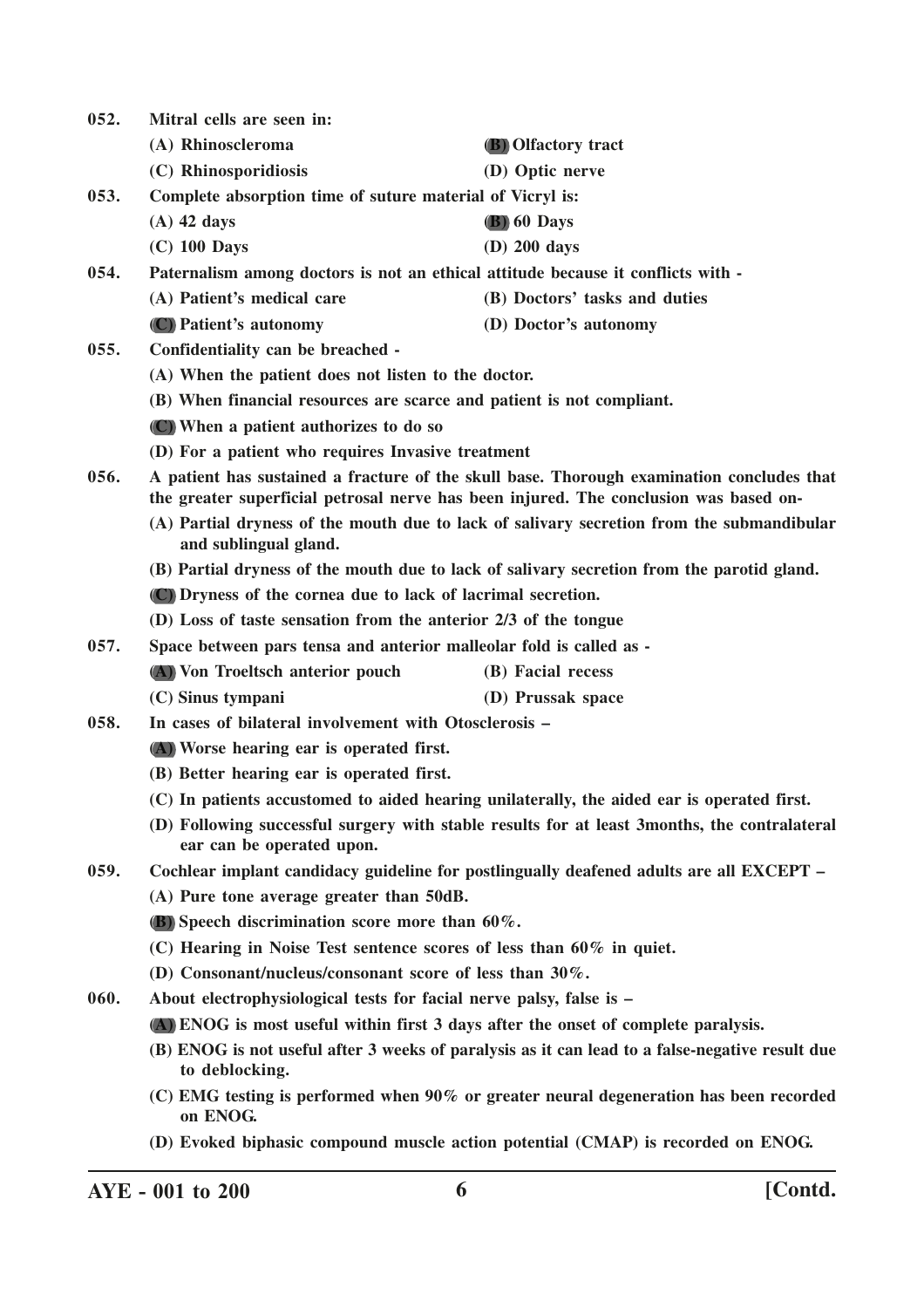| 061.<br>Temporal bone fractures, all are true EXCEPT - |                                                                                                     |                                                                                                 |  |
|--------------------------------------------------------|-----------------------------------------------------------------------------------------------------|-------------------------------------------------------------------------------------------------|--|
|                                                        | (A) Classified as transverse / longitudinal with respect to the petrous pyramid.                    |                                                                                                 |  |
|                                                        | (B) Longitudinal fractures are more common than transverse fractures.                               |                                                                                                 |  |
|                                                        |                                                                                                     | (C) Facial nerve damage is seen in upto 50% of transverse fractures of temporal bone.           |  |
|                                                        |                                                                                                     | (D) In transverse fractures, facial nerve is usually damaged at its tympanic segment.           |  |
| 062.                                                   |                                                                                                     | Tumours most commonly arising at the Obersteiner-Redlich junctional zone is -                   |  |
|                                                        | (A) Vestibular schwannoma                                                                           | (B) Paraganglioma                                                                               |  |
|                                                        | (C) Facial nerve schwannoma                                                                         | (D) Glioma                                                                                      |  |
| 063.                                                   | The diagnosis of choanal atresia is confirmed by-                                                   |                                                                                                 |  |
|                                                        | (A) Failure to pass catheter through nose into the oropharynx                                       |                                                                                                 |  |
|                                                        | (B) Absence of airblast/air bubble in the nostril                                                   |                                                                                                 |  |
|                                                        | (C) CT findings of bony or membranous plate in the region of choana                                 |                                                                                                 |  |
|                                                        | (D) All of the above                                                                                |                                                                                                 |  |
| 064.                                                   | True about Adenoid cystic carcinoma of PNS are all EXCEPT -                                         |                                                                                                 |  |
|                                                        | (A) Usually seen in maxillary antrum.                                                               |                                                                                                 |  |
|                                                        | (B) Spread to skull base along the neural sheath.                                                   |                                                                                                 |  |
|                                                        | (C) Distant metastases are more common than regional metastases.                                    |                                                                                                 |  |
|                                                        |                                                                                                     | <b>(D)</b> Is the most common malignancy of PNS after squamous cell carcinoma & adenocarcinoma. |  |
| 065.                                                   |                                                                                                     | Regarding types of obstruction in foreign body bronchus all are true EXCEPT –                   |  |
|                                                        | (A) One-way obstruction is also called bypass valve obstruction.                                    |                                                                                                 |  |
|                                                        | (B) Atelectasis occurs when air can only go out of lungs.                                           |                                                                                                 |  |
|                                                        | (C) Emphysema occurs when air can only go into the lungs.                                           |                                                                                                 |  |
|                                                        | (D) By-pass valve obstruction presents with wheezing.                                               |                                                                                                 |  |
| 066.                                                   |                                                                                                     | Which of the following is a preformed mediator found in early phase of allergic rhinitis –      |  |
|                                                        | (A) Prostaglandins                                                                                  | (B) Leukotrienes                                                                                |  |
|                                                        | (C) Histamine                                                                                       | (D) TGF- $\beta$                                                                                |  |
| 067.                                                   | Regarding comparison of Skin Prick Test (SPT) with Radioallergoabsorbent Test (RAST)<br>true is $-$ |                                                                                                 |  |
|                                                        | (A) RAST is cheaper.                                                                                | (B) RAST is quicker, results are immediate.                                                     |  |
|                                                        | (C) RAST is more sensitive.                                                                         | (D) RAST is safer.                                                                              |  |
| 068.                                                   | False about ameloblastoma is -                                                                      |                                                                                                 |  |
|                                                        | (A) They are benign tumours.                                                                        |                                                                                                 |  |
|                                                        | (B) They are locally invasive tumours.                                                              |                                                                                                 |  |
|                                                        | (C) Paraesthesia is a feature of ameloblastoma.                                                     |                                                                                                 |  |
|                                                        | (D) Site of predilection is the mandibular ramus or molar region.                                   |                                                                                                 |  |
| 069.                                                   | One of the boundaries of paraglottic space is -                                                     |                                                                                                 |  |
|                                                        | (A) Medially, conus elasticus.                                                                      |                                                                                                 |  |
|                                                        | (B) Superiorly, hyoepiglottic ligament.                                                             |                                                                                                 |  |
|                                                        | (C) Posteriorly, epiglottis.                                                                        |                                                                                                 |  |
|                                                        | (D) Anteriorly, thyrohyoid ligament & hyoid bone.                                                   |                                                                                                 |  |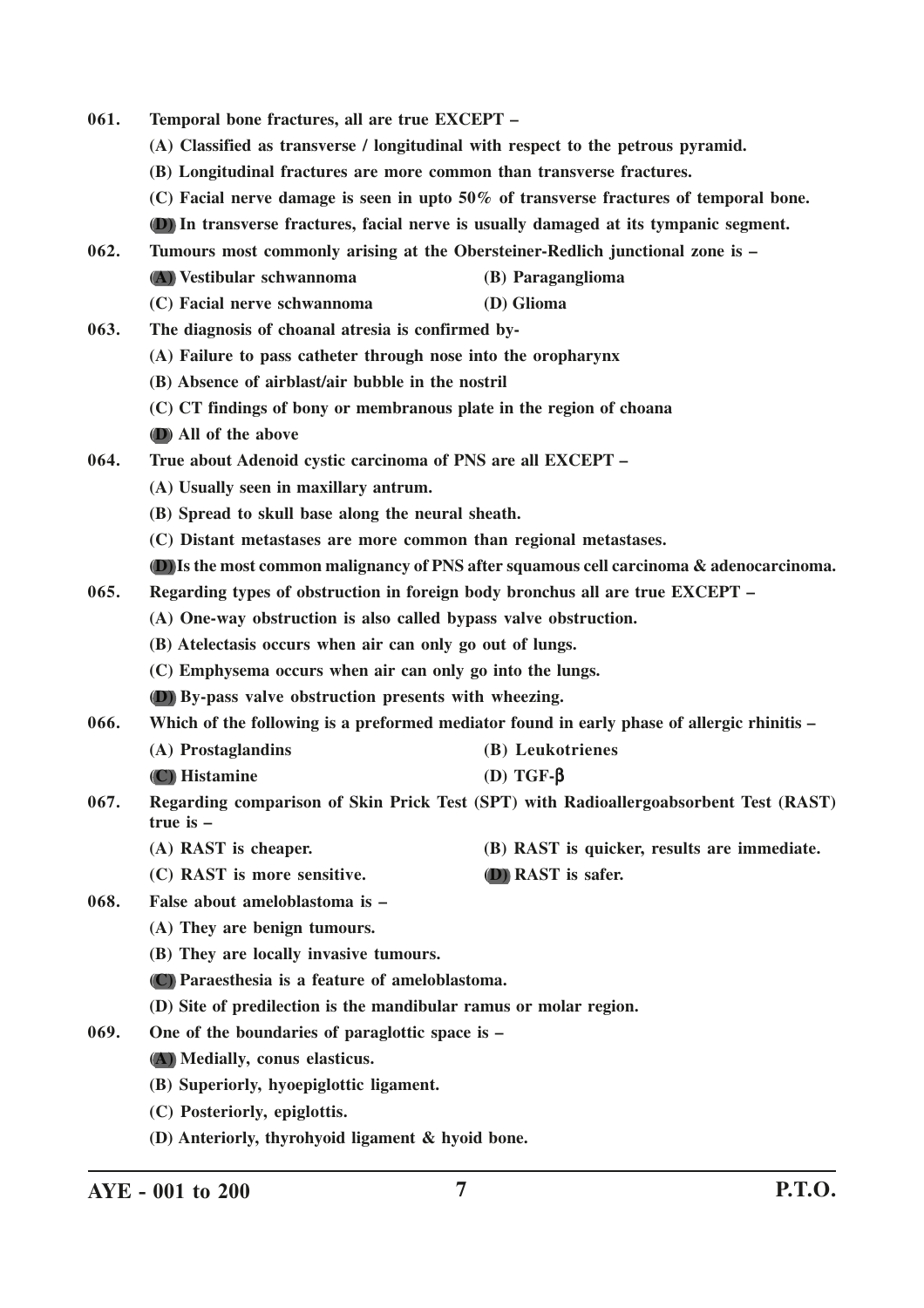- **070. Schaefer classification is used for –**
	- **(A) Sublglottic stenosis grading.**

**(B) Laryngeal trauma and its management.**

**(C) Laryngeal cleft classification.**

**(D) Classification of severity of symptoms in croup.**

**071. A 65-year old male presented to the OPD with complaints of progressive unilateral nasal stuffiness, blood stained nasal discharge and left-sided facial swelling with pain. Imaging shows mass occupying the left maxillary sinus extending into the middle nasal meatus and eroding the posterior maxillary wall. There is no cervical lymphadenopathy.**

**The stage of the disease is –**

| $(A)$ Stage I | (B) Stage II |  |
|---------------|--------------|--|
|               |              |  |

**(C) Stage III (D) Stage IVa**

- **072. Type 3b Juvenile nasopharyngeal angiofibroma according to Fisch staging system is–**
	- **(A) Tumour occupying the pterygopalatine fossa without orbital erosion.**
	- **(B) Tumour invading the infratemporal fossa or orbital region with intracranial extradural involvement.**
	- **(C) Tumour eroding the skull base.**
	- **(D) Erosion of the skull base with intracranial extension with or without cavernous sinus involvement.**
- **073. Most common malignancy of the major salivary gland –**
	- **(A) Acinic cell carcinoma. (B) Mucoepidermoid carcinoma.**
	- **(C) Adenoid cystic carcinoma. (D) Polymorphous low-grade adenocarcinoma.**
- **074. A 70-year old man presented with right sided neck swelling and change in voice. Laryngoscopy revealed a mass in the supraglottic region. Histopathological examination of the mass revealed prickle cells and keratin whorls. The most likely diagnosis is –**
	- **(A) Verrucous carcinoma. (B) Squammous cell carcinoma.**
	- **(C) Mucoepidermoid carcinoma. (D) Adenosquammous carcinoma.**

**075. Nodal features indicating a poor prognosis are all EXCEPT–**

- **(A) Extracapsular extension. (B) Higher level cervical nodes.**
- **(C) Contralateral disease. (D) Lymphocyte predominance.**

#### **076. Correct match is –**

- **(A) Semiconductor laser carbon dioxide laser.**
- **(B) Liquid laser neodymium yttrium aluminium garnate laser.**

**(C) Solid state laser – neodymium yttrium aluminium garnate laser.**

- **(D) Solid state laser gallium arsenide laser.**
- **077. A depressed, ulcerated area with a whitish exudate clinging to it or a bilobed, heaped-up lesion on the vocal process on laryngoscopy is characteristic of –**
	- **(A) Contact granuloma. (B) Intracordal cyst.**
		-
		- **(C) Vocal fold polyp. (D) Intubation granuloma.**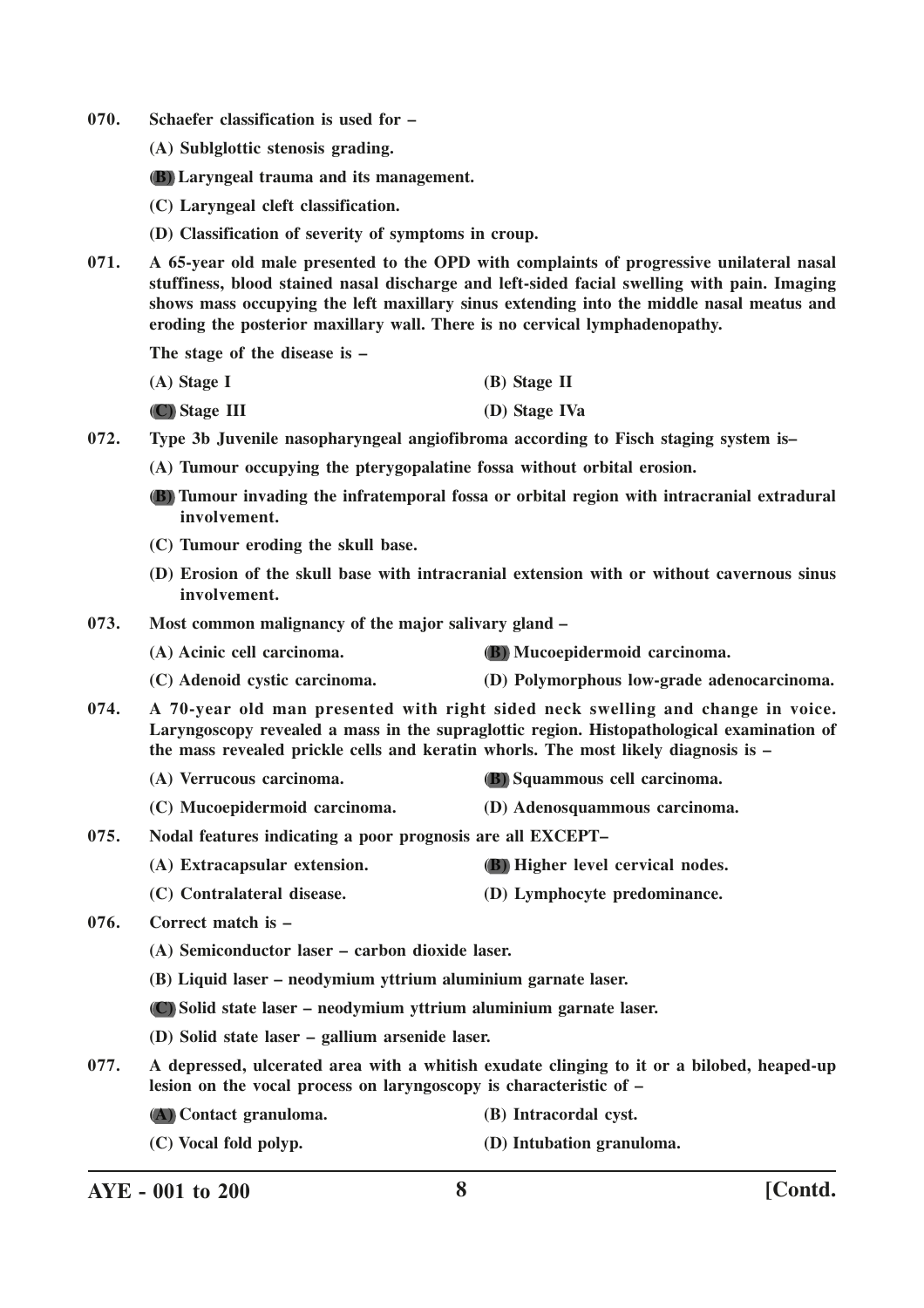- **078. Stroboscopy false is –**
	- **(A) Xenon light source is used.**
	- **(B) Images presented to the retina for less than 0.5s persist and are fused together by the ocular cortex.**
	- **(C) Permits observation of vibratory action of the vocal folds.**
	- **(D) The rate of laryngeal vibration is sensed by a microphone and is used to control the rate of xenon light firing.**
- **079. False about tracheo-arterial fistula is –**
	- **(A) Sentinel bleeding is often the heralding symptom.**
	- **(B) Commonest vessel to be affected is the common carotid artery.**
	- **(C) Low placement of tracheostomy is a known risk factor.**
	- **(D) Mortality rate is high in the absence of immediate surgical intervention.**
- **080. In acute laryngeal trauma, laryngeal stents are indicated –**
	- **(A) When there is a displaced fracture of the laryngeal skeleton.**
	- **(B) When there is disruption of the vocal cords.**
	- **(C) When there is widespread endolaryngeal mucosal laceration.**
	- **(D) When there is a comminuted fracture of the laryngeal skeleton.**
- **081. Kuttner tumor is also known as –**
	- **(A) Xanthogranulomatous sialedenitis. (B) Chronic sclerosing sialedenitis.**
	- **(C) Juvenile recurrent parotitis. (D) Chronic non-specific sialedenitis.**
- **082. Which of these is used as management modality for choanal atresia-**
	- **(A) Endoscopic resection (B) Mitomycin C**
		- **(C) Stents (D) All of the above**

**083. All are branches of the external carotid artery supplying the nasal septum EXCEPT–**

- **(A) Superior labial artery. (B) Anterior ethmoidal artery.**
	- **(C) Greater palatine artery. (D) Sphenopalatine artery.**
- **084. Components of Young syndrome are all, EXCEPT-**
	- **(A) Bronchiectasis. (B) Chronic sinusitis.**
- **(C) Situs inversus. (D) Azoospermia.**
- **085. Complication of Chronic frontal sinusitis is- (A) Pott's puffy tumour. (B) Preseptal cellulitis. (C) Postseptal cellulitis. (D) Orbital cellulitis.**
- **086. "Beaking" of the medial orbital wall on Computed Tomography study is indicative of -**
	- **(A) Posterior ethmoidal artery. (B) Sphenoethmoidal artery.**
		- **(C) Frontoethmoidal artery. (D) Anterior ethmoidal artery.**

**087. The most common attachment of uncinate process is –**

- **(A) To the middle turbinate. (B) To the skull base.**
- **(C) To the lamina papyracea. (D) Does not attach to any bony structure.**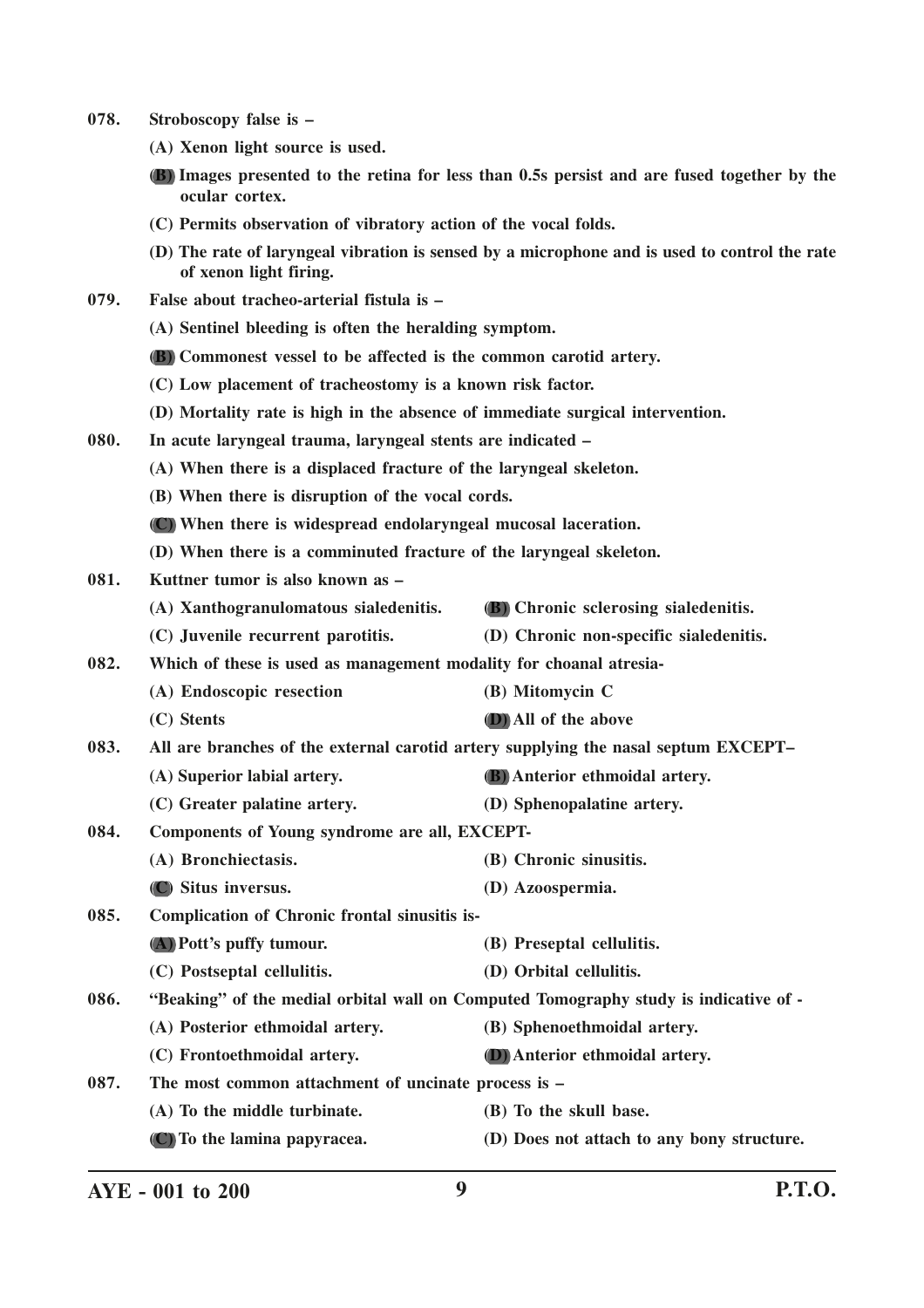| 088. | Which of the following cochlear implant device is MRI safe at 1.0 and 1.5T internationally,<br>without magnet removal - |                                                                                                                                                                                           |  |
|------|-------------------------------------------------------------------------------------------------------------------------|-------------------------------------------------------------------------------------------------------------------------------------------------------------------------------------------|--|
|      | (A) Nucleus 24 Freedom                                                                                                  | (B) MED-EL Pulsar                                                                                                                                                                         |  |
|      | (C) Advanced Bionics Hi-Res                                                                                             | (D) Esteem-Hearing Implant                                                                                                                                                                |  |
| 089. | Average tumor growth rate of vestibular schwannoma is -                                                                 |                                                                                                                                                                                           |  |
|      | $(A)$ 5 mm/year                                                                                                         | $(B)$ 4 mm/year                                                                                                                                                                           |  |
|      | $(C)$ 3 mm/year                                                                                                         | $(D)$ 2 mm/year                                                                                                                                                                           |  |
| 090. | All the following are elements of a cohort study, EXCEPT -                                                              |                                                                                                                                                                                           |  |
|      | (A) It involves calculation of incidence rate                                                                           |                                                                                                                                                                                           |  |
|      | (B) It proceeds from exposure to outcome                                                                                |                                                                                                                                                                                           |  |
|      | (C) It involves randomization of participants                                                                           |                                                                                                                                                                                           |  |
|      | (D) It involves follow-up of the participants                                                                           |                                                                                                                                                                                           |  |
| 091. | All are true about Cogan's syndrome EXCEPT -                                                                            |                                                                                                                                                                                           |  |
|      | (A) Episodic vertigo                                                                                                    | (B) Interstitial keratitis                                                                                                                                                                |  |
|      | (C) Positive serology for syphilis                                                                                      | (D) Hearing loss                                                                                                                                                                          |  |
| 092. |                                                                                                                         | Treatment of choice for a glomus tumour restricted to promontory of middle ear is -                                                                                                       |  |
|      | (A) Surgical excision                                                                                                   | (B) Embolization                                                                                                                                                                          |  |
|      | (C) Radiation therapy                                                                                                   | (D) Wait and watch                                                                                                                                                                        |  |
| 093. | In which type of population is a phase-I vaccine trial conducted?                                                       |                                                                                                                                                                                           |  |
|      | (A) Healthy volunteers                                                                                                  | (B) High risk group                                                                                                                                                                       |  |
|      | (C) Diseased population                                                                                                 | (D) Laboratory animals                                                                                                                                                                    |  |
| 094. | right ear. What is the next logical step?                                                                               | A patient presents to your clinic for evaluation of defective hearing. Rinne's test shows air<br>conduction greater than the bone conduction on both sides with Weber test lateralized to |  |
|      | (A) No need for further evaluation.                                                                                     | <b>(B)</b> Schwalbach's test                                                                                                                                                              |  |
|      | (C) Repeat Rinne's test on right side                                                                                   | (D) Wax removal                                                                                                                                                                           |  |
| 095. | Sampling achieves -                                                                                                     |                                                                                                                                                                                           |  |
|      | (A) Efficient utilization of resources                                                                                  | (B) Elimination of random error                                                                                                                                                           |  |
|      | (C) Low non-response rate                                                                                               | (D) Complete enumeration of population                                                                                                                                                    |  |
| 096. | Which is the most common type of congenital ossicular dysfunction? -                                                    |                                                                                                                                                                                           |  |
|      | (A) Isolated stapes defect                                                                                              |                                                                                                                                                                                           |  |
|      | (B) Stapes defect with fixation of footplate and lenticular process involvement                                         |                                                                                                                                                                                           |  |
|      | (C) Defective lenticular process of incus                                                                               |                                                                                                                                                                                           |  |
|      | (D) None of the above                                                                                                   |                                                                                                                                                                                           |  |
| 097. | Which of the following tests is recommended for neonatal screening of hearing? -                                        |                                                                                                                                                                                           |  |
|      | (A) Automated auditory brainstem response                                                                               |                                                                                                                                                                                           |  |
|      | (B) Spontaneous OAE                                                                                                     |                                                                                                                                                                                           |  |
|      | (C) Evoked OAE                                                                                                          |                                                                                                                                                                                           |  |
|      | (D) Distorted product OAE                                                                                               |                                                                                                                                                                                           |  |

**AYE - 001 to 200 10 [Contd.**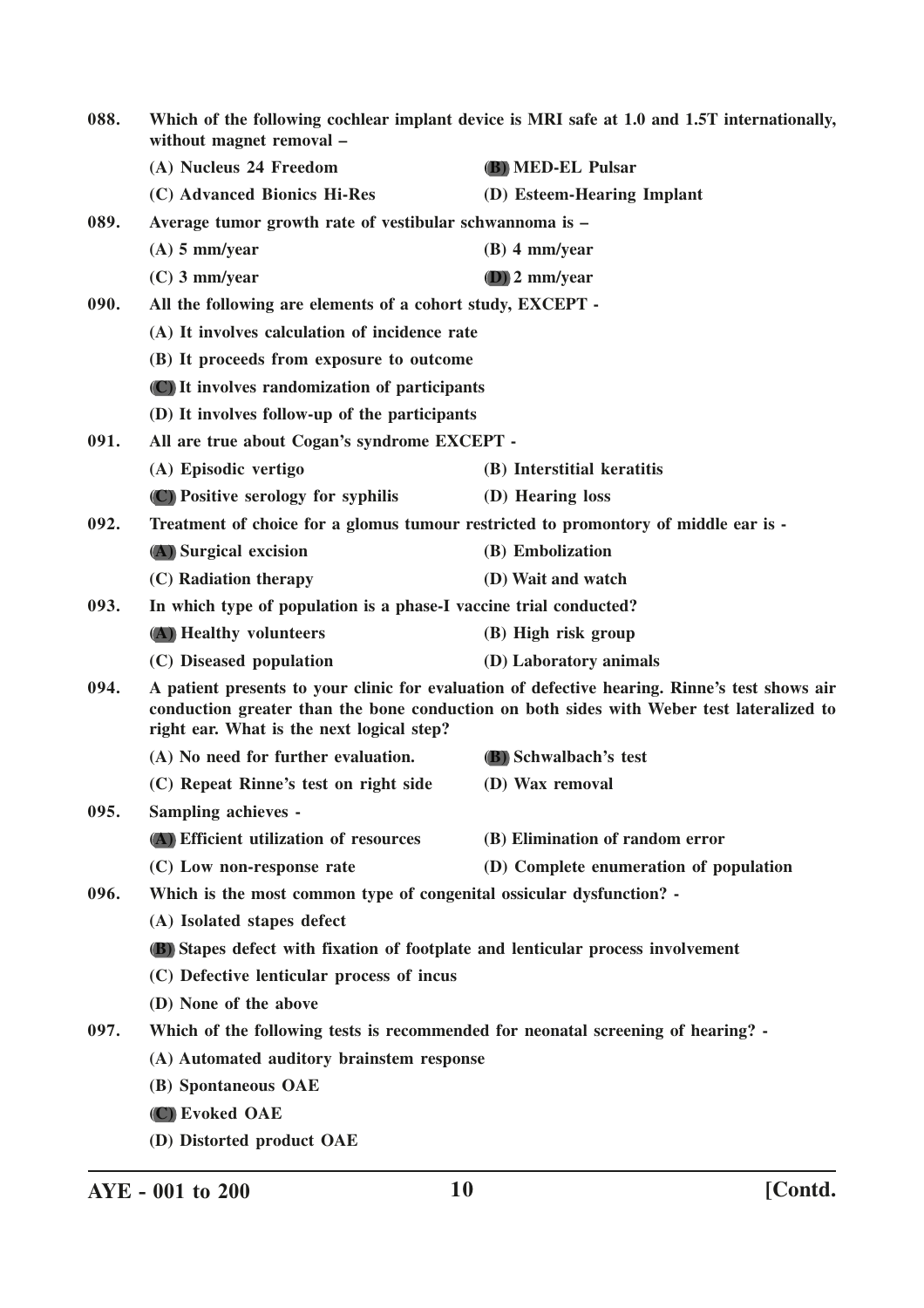| 098. | The main vessel involved in bleeding from Juvenile nasopharyngeal angiofibroma -      |                                                                                            |
|------|---------------------------------------------------------------------------------------|--------------------------------------------------------------------------------------------|
|      | (A) Internal maxillary artery                                                         | (B) Ascending pharyngeal artery                                                            |
|      | (C) Facial artery                                                                     | (D) Anterior Ethmoidal artery                                                              |
| 099. | Which one of the following bias is prevented by an appropriate sampling technique?    |                                                                                            |
|      | (A) Volunteer bias                                                                    | (B) Interviewer's bias                                                                     |
|      | (C) Social desirability bias                                                          | (D) Recall bias                                                                            |
| 100. | Topical treatment for recurrent respiratory papillomatosis includes -                 |                                                                                            |
|      | (A) Acyclovir                                                                         | (B) Cidofovir                                                                              |
|      | (C) Ranitidine                                                                        | $(D)$ Zinc                                                                                 |
| 101. |                                                                                       | Veins not involved in spreading infection to cavernous sinus from dangerous area of face - |
|      | (A) Lingual vein                                                                      | (B) Pterygoid plexus                                                                       |
|      | (C) Facial vein                                                                       | (D) Opthalmic vein                                                                         |
| 102. | Tensor of vocal cord includes -                                                       |                                                                                            |
|      | (A) Thyrohyoid muscle                                                                 | (B) Thyroarytenoid muscle                                                                  |
|      | (C) Inter-arytenoid muscle                                                            | (D) Cricothyroid muscle                                                                    |
| 103. | Which of the following is ideally the first step in developing a study? -             |                                                                                            |
|      | (A) Fixing the title                                                                  | (B) Formulating the research question                                                      |
|      | (C) Writing the background                                                            | (D) Planning for analysis                                                                  |
| 104. | The site of exit of chorda tympani from middle ear is called as -                     |                                                                                            |
|      | (A) Glaserian fissure                                                                 | (B) Fissure of Santorini                                                                   |
|      | (C) Foramen of Hushka                                                                 | (D) Canal of Huguier                                                                       |
| 105. | All are true about Meniere's disease EXCEPT-                                          |                                                                                            |
|      | (A) Triad of recurrent vertigo, fluctuating sensorineural hearing loss, and tinnitus. |                                                                                            |
|      | (B) Treatment consists of use of thiazide                                             |                                                                                            |
|      | (C) Drop attack occurs                                                                |                                                                                            |
|      | (D) Onset only after $> 50$ years of age.                                             |                                                                                            |
| 106. | A high tracheostomy may be indicated in -                                             |                                                                                            |
|      | (A) Scleroma of the larynx                                                            | (B) Multiple papillomatoses of larynx                                                      |
|      | (C) Bilateral vocal cord paralysis                                                    | <b>D</b> ) Carcinoma of larynx                                                             |
| 107. | Which of these is NOT a part of informed consent process -                            |                                                                                            |
|      | (A) Confidentiality                                                                   | (B) Disclosure of risks and benefits                                                       |
|      | (C) Compensation for lost wages                                                       | (D) Encouraging the person to give consent                                                 |
| 108. | Montgomery tube used in ENT procedure is a -                                          |                                                                                            |
|      | (A) Double barrel tub                                                                 | (B) Lobster tail tube                                                                      |
|      | (C) Airway tube                                                                       | (D) Silicone tube                                                                          |
| 109. | Which of the following is NOT a responsibility of the Institutional Ethics Committee- |                                                                                            |
|      | (A) Evaluate the potential benefit from the study to the community                    |                                                                                            |
|      | (B) Protect the rights of the study participants                                      |                                                                                            |
|      | (C) Sanction funding for the study                                                    |                                                                                            |
|      | (D) Re-evaluate the study if and when modified                                        |                                                                                            |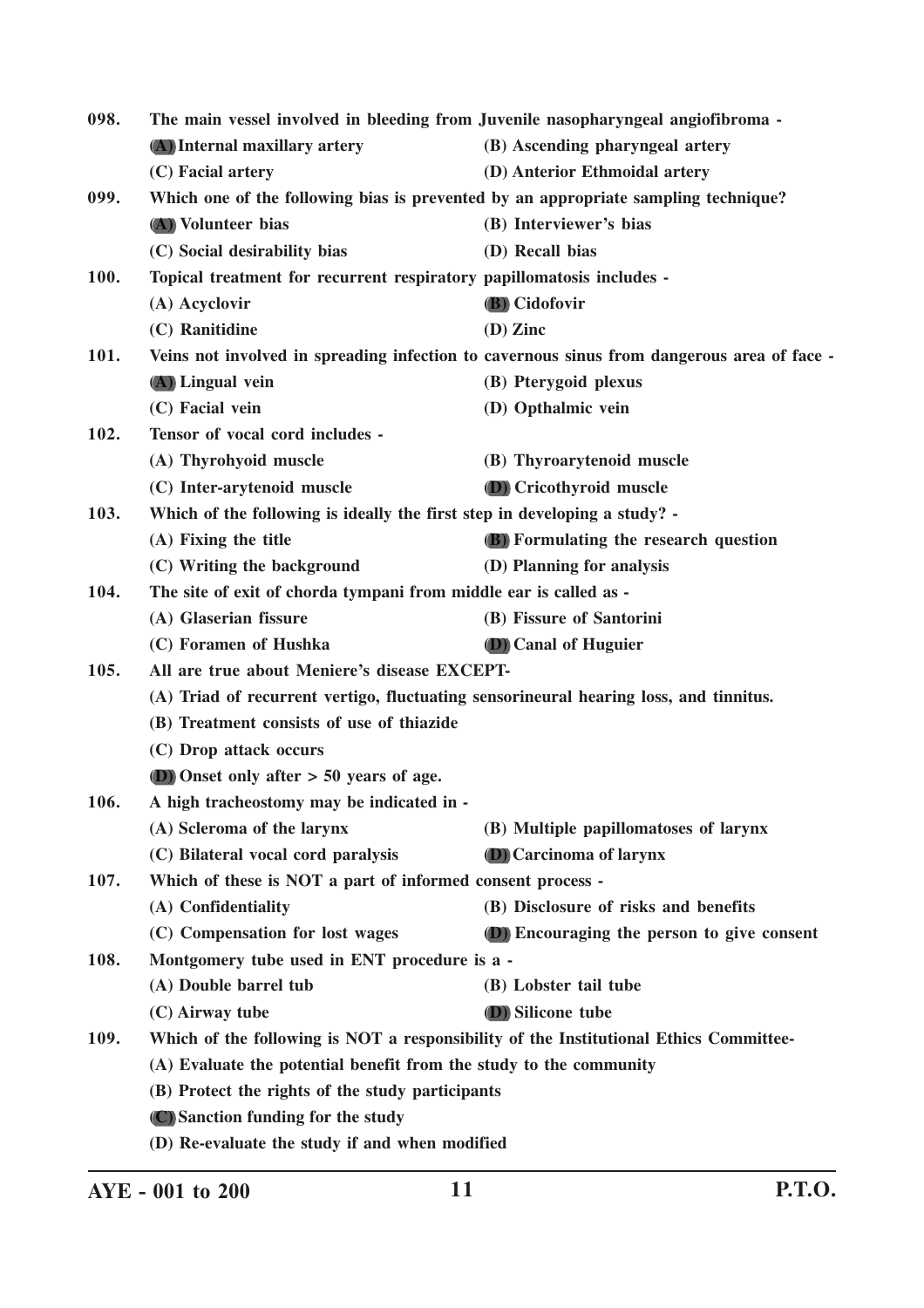- **110. A 5-year-old boy having dinner suddenly becomes aphonic and is brought to causality for the complaint of respiratory difficulty. What is the most appropriate management?**
	- **(A) Cricothyroidotomy (B) Tracheostomy (C) Humdified O2 (D) Heimlich manoeuvre**

**111. Which of the following is called as gateway of Tears -**

- **(A) Sinus of Morgagni (B) Waldeyer's ring**
- **(C) Kilian's dehiscence (D) Passavant's ridge**
- **112. A patient presents with regurgitation of food with foul smelling breath and intermittent dysphagia and diagnosis is -**
	- **(A) Achalasia cardia (B) Tracheoesophageal fistula**

**(C) Zenker's diverticulum (D) Diabetic gastropathy**

- **113. Neurofibromatosis type 2 –**
	- **(A) NF2 gene was mapped to chromosome 22q12 and its protein product is called schwannomin.**
	- **(B) NF2 gene was mapped to chromosome 17q11 and its protein product is called neurofibromin.**
	- **(C) NF2 gene was mapped to chromosome 22q12 and its protein product is called neurofibromin.**
	- **(D) NF2 gene was mapped to chromosome 17q11 and its protein product is called merlin.**

## **114. Glomus tumors, false is –**

**(A) Arise from paraganglions, chief cells of which are of neural crest origin.**

**(B) Functioning paragangliomas occur in upto 10% of cases.**

- **(C) Pulsatile tinnitus and / hearing loss may be the presenting complaint.**
- **(D) Erosion of the caroticojugular plate is suggestive of glomus jugulare.**
- **115. Temporal bone malignancy, true is –**
	- **(A) Incidence is approximately 1 to 6 cases per 100,000.**
	- **(B) 20-60% cases are attributed to advanced auricular neoplasms.**
	- **(C) Most common histologic type in adults is rhabdomyosarcoma.**
	- **(D) Chronic otitis media is an established risk factor.**
- **116. False about Korner's septum is:**
	- **(A) It is an anomalous persistence of petrosquammous suture.**
	- **(B) It divides the mastoid process into a superficial-(petrosal)-portion and a deep- (squammosal)-portion.**
	- **(C) It should be seeked if there is difficulty in approaching the antrum.**
	- **(D) It should be seeked if the antrum is small and constricted.**
- **117. All are superiorly based flaps, EXCEPT:**
	- **(A) Rambo flap (B) Tos bipartite flap**
	- **(C) Mosher flap (D) Whitcher's tripartite flap**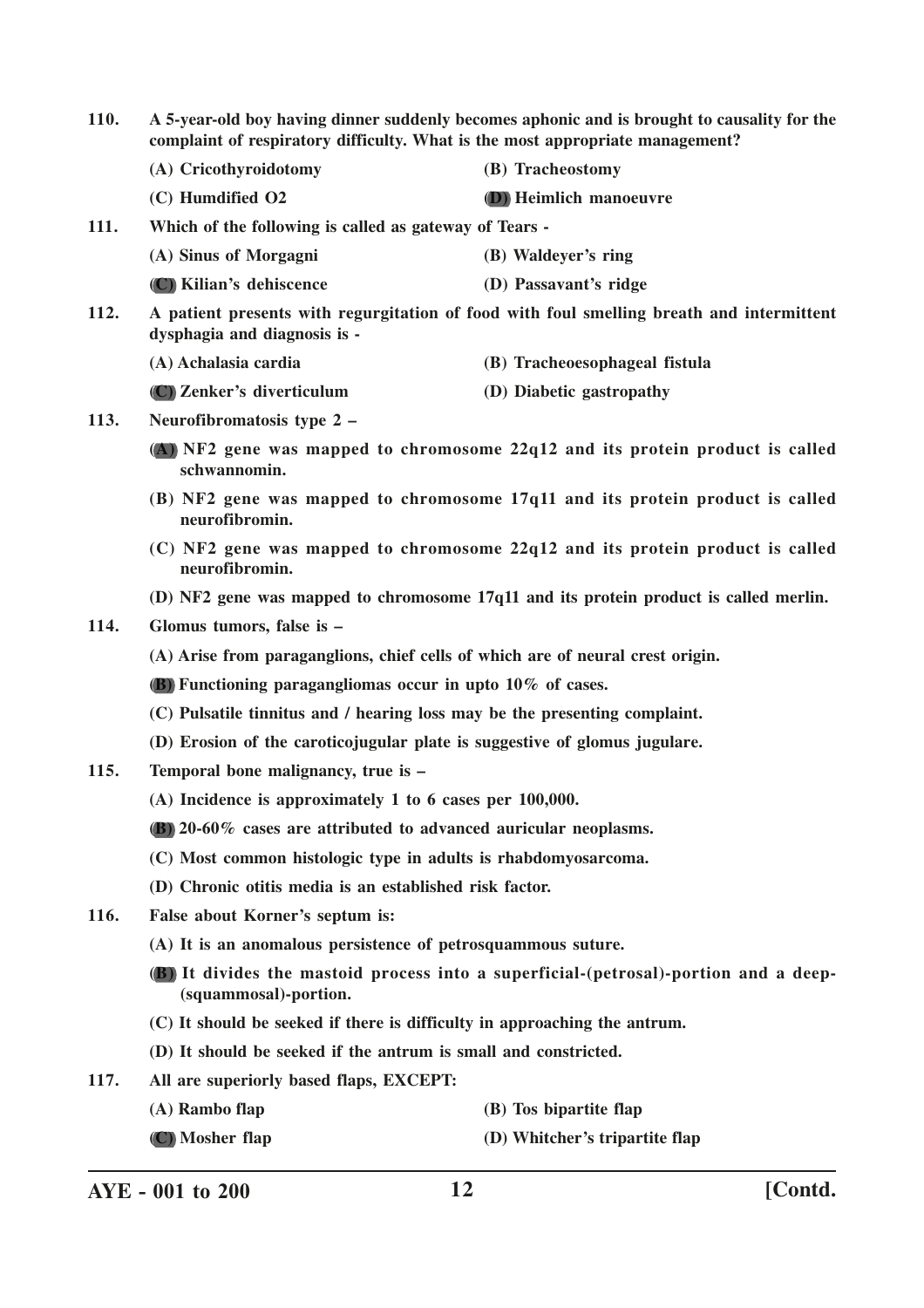- **118. About aminoglycoside ototoxicity, true is –**
	- **(A) The major target is the sensory neuroepithelium of the middle ear.**
	- **(B) Genetic susceptibility is due to mutation in mitochondrial RNA.**
	- **(C) Thiazide diuretics act as potentiators.**
	- **(D) The apical regions of the cochlea are more extensively injured than basal regions.**
- **119. Skull base osteomyelitis, false is –**
	- **(A) Most common pathogen, implicated in upto 95% of cases, is Pseudomonas aueruginosa.**
	- **(B) Presence of granulations over the floor of external auditory canal is a clinical feature.**
	- **(C) Gallium-67 scan is useful for detecting initial bony involvement.**
	- **(D) Facial nerve is the most commonly involved nerve in palsies.**
- **120. Surfer's ear is-**
	- **(A) Exostosis of external auditory canal**
	- **(B) Malignant otitis externa**
	- **(C) Pinna disfigurement due to recurrent perichondritis**
	- **(D) Otomycosis**
- **121. Sensorineural hearing loss in chronic suppurative otitis media is commonly due to –**
	- **(A) Vestibular neuronitis.**
	- **(B) Serous labyrinthitis.**
	- **(C) Cochlear hair cell loss from adjacent cholesteatoma.**
	- **(D) Long-term use of topical ear drops.**
- **122. False about coalescent mastoiditis –**
	- **(A) Occurs in patients who have received multiple antibiotics.**
	- **(B) Rarely seen in poorly developed mastoid air cell system.**
	- **(C) Particularly seen in children.**
	- **(D) Develops in patients with persistent Acute otitis media and mastoiditis which remains untreated for 2-4 weeks.**
- **123. Regarding cleft lip & cleft palate, true is –**
	- **(A) Failure of fusion between a maxillary process and the corresponding premaxilla causes a cleft lip.**
	- **(B) Failure of fusion between processes and nasal septum causes a cleft lip.**
	- **(C) Non-fusion between maxillary and lateral processes results in a cleft palate.**
	- **(D) Non-fusion between the maxillary process and the corresponding premaxilla results in a cleft palate.**
- **124. Ohngren's line, true is:**
	- **(A) Imaginary line between lateral canthus of eye to angle of mandible.**
	- **(B) Tumors postero-superior to this line have a poorer prognosis.**
	- **(C) Is also called lines of Sebileau.**
	- **(D) Used for classification oral malignancy.**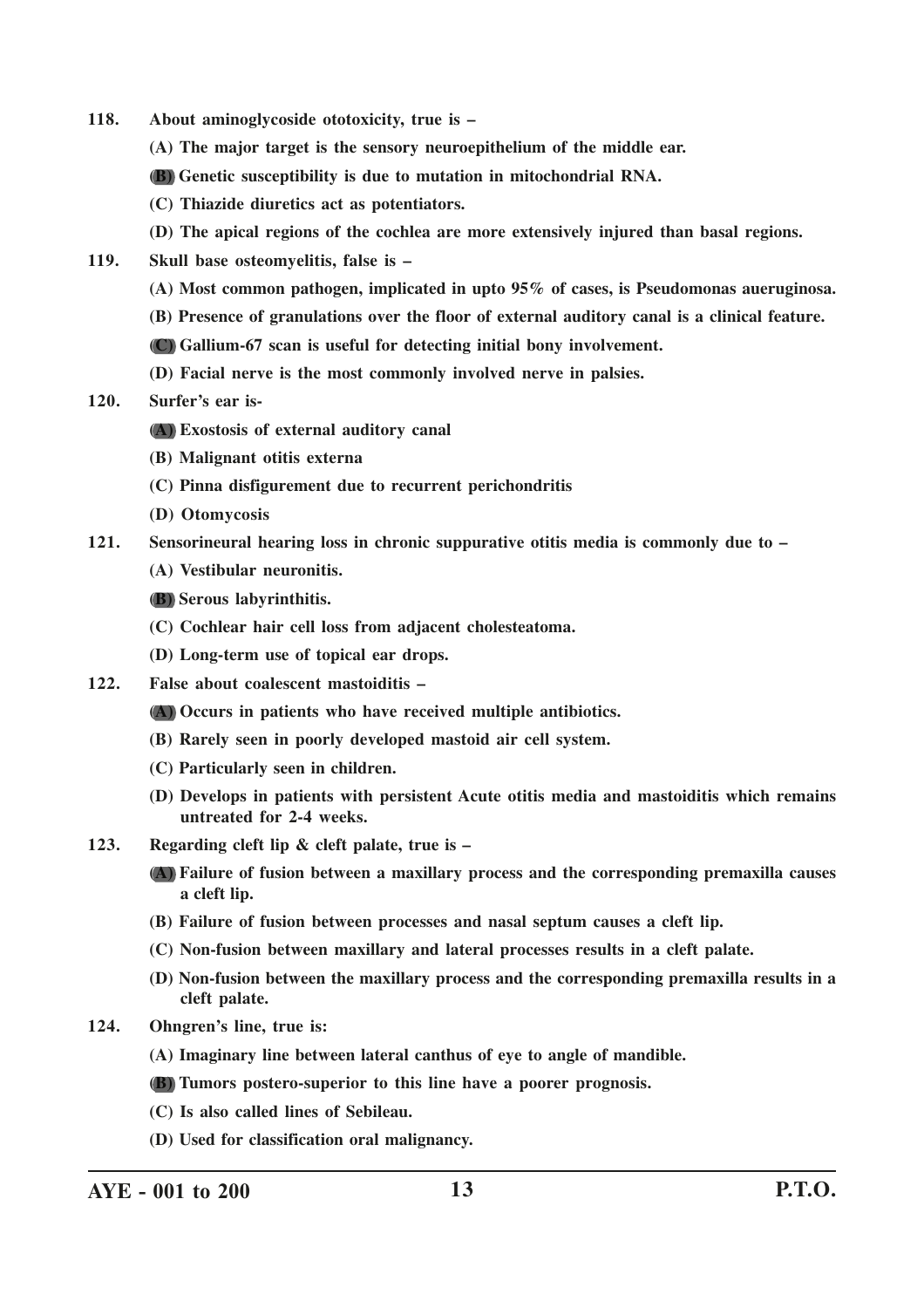| 125.        | Exposure to hard-wood dust is a causative factor for sinonasal adenocarcinoma, particularly<br>in the:                                                                                                                                                    |                                                                                           |  |
|-------------|-----------------------------------------------------------------------------------------------------------------------------------------------------------------------------------------------------------------------------------------------------------|-------------------------------------------------------------------------------------------|--|
|             | (A) Maxillary sinuses.                                                                                                                                                                                                                                    | (B) Frontal sinuses.                                                                      |  |
|             | (C) Ethmoid sinuses.                                                                                                                                                                                                                                      | (D) Sphenoid sinuses.                                                                     |  |
| 126.        | About the nasal cycle, false is -                                                                                                                                                                                                                         |                                                                                           |  |
|             | (A) Cyclical changes occur between 4 and 12 hours.                                                                                                                                                                                                        |                                                                                           |  |
|             | (B) Autonomic nervous system controls the changes.                                                                                                                                                                                                        |                                                                                           |  |
|             | (C) Cholinergic drugs improve the airway.                                                                                                                                                                                                                 |                                                                                           |  |
|             | (D) Infection, allergy, exercise, hormones & pregnancy may alter the cycle.                                                                                                                                                                               |                                                                                           |  |
| 127.        | Recurrent acute rhinosinusitis is defined as -                                                                                                                                                                                                            |                                                                                           |  |
|             | $(A)$ Acute onset of symptoms, Duration of symptoms $< 12$ weeks.                                                                                                                                                                                         |                                                                                           |  |
|             | attacks and symptom-free period > 8 weeks.                                                                                                                                                                                                                | $(B) > 1$ to < 4 episodes of acute rhinosinusitis per year with complete recovery between |  |
|             | weeks after starting treatment.                                                                                                                                                                                                                           | (C) Duration of symptoms $> 12$ weeks and non-resolution of symptoms on imaging $> 4$     |  |
|             | of acute symptoms between attacks.                                                                                                                                                                                                                        | (D) Worsening of existing symptoms or appearance of new symptoms and complete resolution  |  |
| 128.        | The most common bacteria leading to acute rhinosinusitis is-                                                                                                                                                                                              |                                                                                           |  |
|             | (A) Streptococcus pneumoniae                                                                                                                                                                                                                              | (B) Moraxella catarrhalis                                                                 |  |
|             | (C) Staphylococcus aureus                                                                                                                                                                                                                                 | (D) Haemophilus influenza.                                                                |  |
| 129.        | Gerlach tonsil is another name for -                                                                                                                                                                                                                      |                                                                                           |  |
|             | (A) Tubal tonsil                                                                                                                                                                                                                                          | (B) Palatine tonsil                                                                       |  |
|             | (C) Adenoids                                                                                                                                                                                                                                              | (D) Lingual tonsil                                                                        |  |
| <b>130.</b> | Irwin Moore sign in positive in -                                                                                                                                                                                                                         |                                                                                           |  |
|             | (A) Acute tonsillitis                                                                                                                                                                                                                                     | <b>(B)</b> Chronic tonsillitis                                                            |  |
|             | (C) Adenoid hypertrophy                                                                                                                                                                                                                                   | (D) Epiglottitis                                                                          |  |
| 131.        | A Post Graduate in a medical college submitted a proposal to the ethics committee of the<br>institute. The committee found that the proposal is a near copy of an earlier proposal from<br>the same department. This act of the PG can be best termed as- |                                                                                           |  |
|             | (A) Fabrication                                                                                                                                                                                                                                           | (B) Falsification                                                                         |  |
|             | (C) Plagiarism                                                                                                                                                                                                                                            | (D) Breach of confidentiality                                                             |  |
| 132.        | The inner Waldeyer's group of lymph nodes do not include -                                                                                                                                                                                                |                                                                                           |  |
|             | (A) Submandibular lymph node                                                                                                                                                                                                                              | (B) Tonsils                                                                               |  |
|             | (C) Lingual tonsils                                                                                                                                                                                                                                       | (D) Adenoids                                                                              |  |
| 133.        | Danger space is bounded by -                                                                                                                                                                                                                              |                                                                                           |  |
|             | (A) Buccopharyngeal fascia anteriorly and alar fascia posteriorly                                                                                                                                                                                         |                                                                                           |  |
|             | (B) Alar fascia anteriorly and prevertebral fascia posteriorly                                                                                                                                                                                            |                                                                                           |  |
|             | (C) Prevertebral fascia anteriorly and vertebral body posteriorly                                                                                                                                                                                         |                                                                                           |  |
|             | (D) Tonsils anteriorly and superior constrictor muscle posteriorly                                                                                                                                                                                        |                                                                                           |  |
|             |                                                                                                                                                                                                                                                           |                                                                                           |  |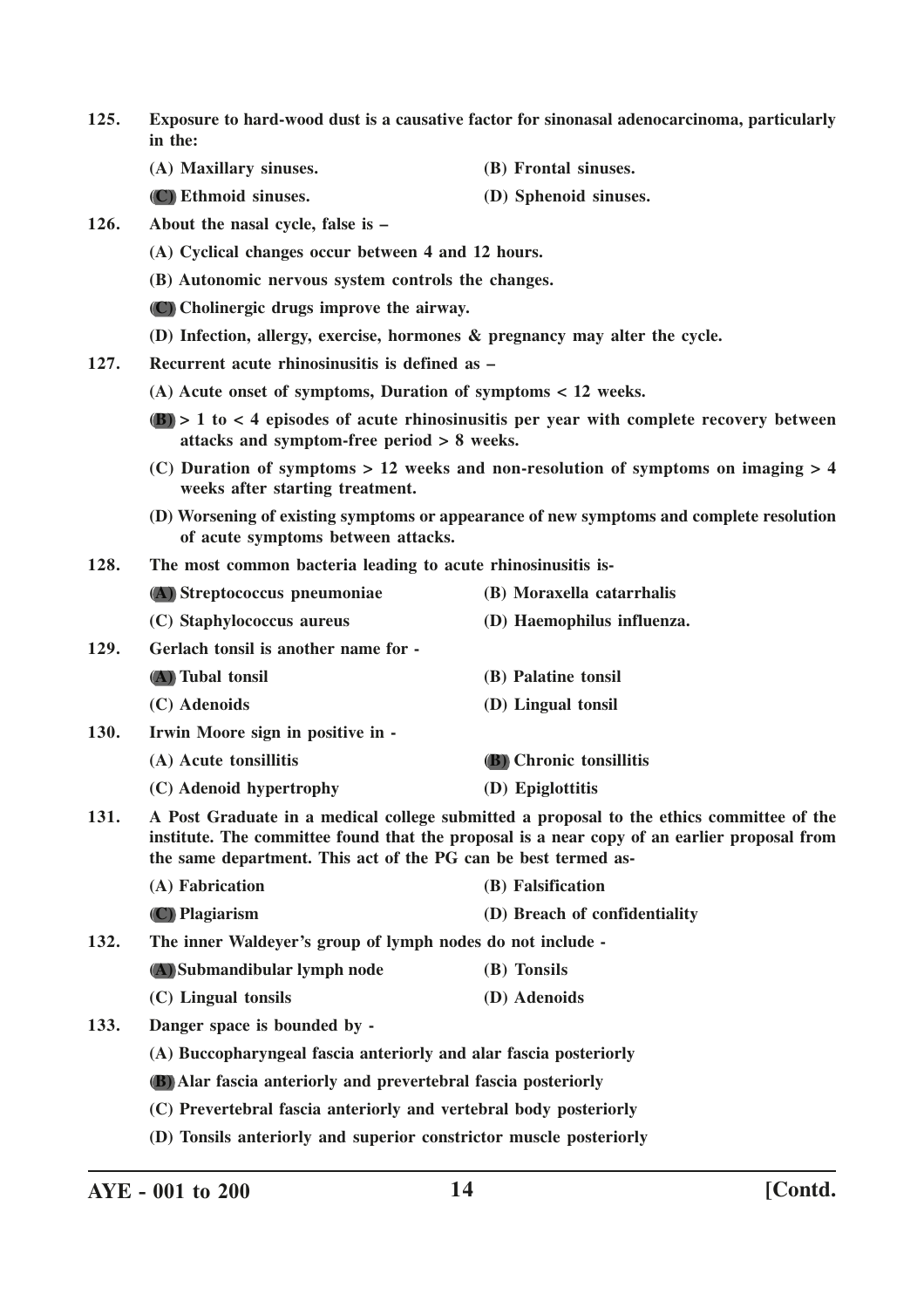| 134.<br>Middle age diabetic with tooth extraction with ipsilateral swelling over middle one-third of<br>sternocleidomastoid and medial displacement of ipsilateral tonsil, most likely diagnosis is - |                                                                                                                                                                                                                                                                                                                         |                                                                                         |  |
|-------------------------------------------------------------------------------------------------------------------------------------------------------------------------------------------------------|-------------------------------------------------------------------------------------------------------------------------------------------------------------------------------------------------------------------------------------------------------------------------------------------------------------------------|-----------------------------------------------------------------------------------------|--|
|                                                                                                                                                                                                       | (A) Parapharyngeal abscess                                                                                                                                                                                                                                                                                              | (B) Retropharyngeal abscess                                                             |  |
|                                                                                                                                                                                                       | (C) Ludwigs angina                                                                                                                                                                                                                                                                                                      | (D) None of the above                                                                   |  |
| 135.                                                                                                                                                                                                  | Spine of Henle is a -                                                                                                                                                                                                                                                                                                   |                                                                                         |  |
|                                                                                                                                                                                                       | (A) Cortical bone                                                                                                                                                                                                                                                                                                       | <b>(B)</b> Cancellous bone                                                              |  |
|                                                                                                                                                                                                       | (C) Sclerotic bone                                                                                                                                                                                                                                                                                                      | (D) Long bone with Haversian system                                                     |  |
| 136.                                                                                                                                                                                                  | Dundas's grant apparatus is used in -                                                                                                                                                                                                                                                                                   |                                                                                         |  |
|                                                                                                                                                                                                       | (A) Cold air caloric test                                                                                                                                                                                                                                                                                               | (B) Fitzgerald Hallpike's test                                                          |  |
|                                                                                                                                                                                                       | (C) Bithermal caloric test                                                                                                                                                                                                                                                                                              | (D) Rinne's test                                                                        |  |
| 137.                                                                                                                                                                                                  |                                                                                                                                                                                                                                                                                                                         | Most Common cause of intermittent stridor in a 10-day-old child shortly after birth is- |  |
|                                                                                                                                                                                                       | (A) Laryngomalacia                                                                                                                                                                                                                                                                                                      | (B) Foreign body                                                                        |  |
|                                                                                                                                                                                                       | (C) Vocal nodule                                                                                                                                                                                                                                                                                                        | (D) Hypertrophy of turbinate                                                            |  |
| 138.                                                                                                                                                                                                  | Microlaryngoscopy was started by -                                                                                                                                                                                                                                                                                      |                                                                                         |  |
|                                                                                                                                                                                                       | (A) Bruce Benjamin                                                                                                                                                                                                                                                                                                      | (B) Kleinsasser                                                                         |  |
|                                                                                                                                                                                                       | (C) Chevalier Jackson                                                                                                                                                                                                                                                                                                   | (D) None of the above                                                                   |  |
| 139.                                                                                                                                                                                                  | Pachyderma laryngitis - Most Common site of involvement -                                                                                                                                                                                                                                                               |                                                                                         |  |
|                                                                                                                                                                                                       | (A) Arytenoids                                                                                                                                                                                                                                                                                                          |                                                                                         |  |
|                                                                                                                                                                                                       | (B) Junction of posterior 1/3 and anterior 2/3 of vocal folds                                                                                                                                                                                                                                                           |                                                                                         |  |
|                                                                                                                                                                                                       | (C) Anterior commissure                                                                                                                                                                                                                                                                                                 |                                                                                         |  |
|                                                                                                                                                                                                       | (D) Vestibular fold                                                                                                                                                                                                                                                                                                     |                                                                                         |  |
| 140.                                                                                                                                                                                                  | A middle-aged male comes to the outpatient department with the only complaint of hoarseness<br>of voice for the past 2 years. He has been a chronic smoker for 30 years. On examination, a<br>reddish area of mucosal irregularity overlying a portion of both cords was seen. Management<br>would include all EXCEPT - |                                                                                         |  |
|                                                                                                                                                                                                       | (A) Cessation of smoking                                                                                                                                                                                                                                                                                                | (B) Bilateral cordectomy                                                                |  |
|                                                                                                                                                                                                       | (C) Micro laryngeal surgery for biopsy                                                                                                                                                                                                                                                                                  | (D) Regular follow-up                                                                   |  |
| 141.                                                                                                                                                                                                  | Impedance matching occurs due to -                                                                                                                                                                                                                                                                                      |                                                                                         |  |
|                                                                                                                                                                                                       | (A) Difference of surface area of tympanic membrane and foot plate                                                                                                                                                                                                                                                      |                                                                                         |  |
|                                                                                                                                                                                                       | (B) Semi-circular canal fluid                                                                                                                                                                                                                                                                                           |                                                                                         |  |
|                                                                                                                                                                                                       | (C) Utricle and saccule                                                                                                                                                                                                                                                                                                 |                                                                                         |  |
|                                                                                                                                                                                                       | (D) None of the above                                                                                                                                                                                                                                                                                                   |                                                                                         |  |
| 142.                                                                                                                                                                                                  | Pharyngeal pseudosulcus is seen secondary to -                                                                                                                                                                                                                                                                          |                                                                                         |  |
|                                                                                                                                                                                                       | (A) Vocal abuse                                                                                                                                                                                                                                                                                                         | (B) Laryngopharyngeal reflux                                                            |  |
|                                                                                                                                                                                                       | (C) Tuberculosis                                                                                                                                                                                                                                                                                                        | (D) Corticosteroid usage                                                                |  |
| 143.                                                                                                                                                                                                  | Androphonia can be corrected by doing -                                                                                                                                                                                                                                                                                 |                                                                                         |  |
|                                                                                                                                                                                                       | (A) Type 1 thyroplasty                                                                                                                                                                                                                                                                                                  | (B) Type 2 thyroplasty                                                                  |  |
|                                                                                                                                                                                                       | (C) Type 3 thyroplasty                                                                                                                                                                                                                                                                                                  | (D) Type 4 thyroplasty                                                                  |  |
|                                                                                                                                                                                                       |                                                                                                                                                                                                                                                                                                                         |                                                                                         |  |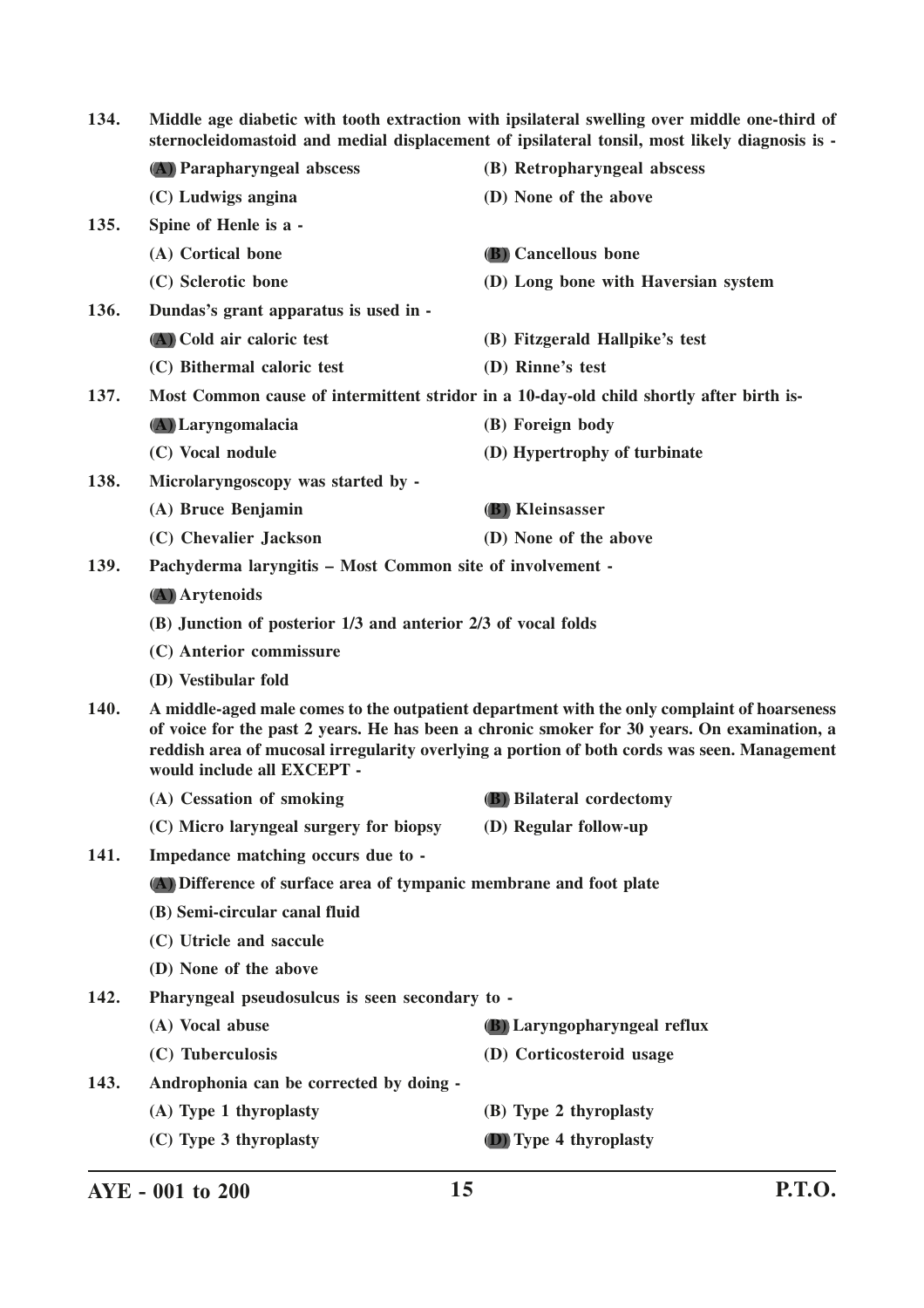| 144.                                                                                                                                                             | Trapezoid body is associated with -                                                        |                                                                    |  |
|------------------------------------------------------------------------------------------------------------------------------------------------------------------|--------------------------------------------------------------------------------------------|--------------------------------------------------------------------|--|
|                                                                                                                                                                  | (A) Auditory pathway                                                                       | (B) Visual pathway                                                 |  |
|                                                                                                                                                                  | (C) Extrapyramidal system                                                                  | (D) Pyramidal system                                               |  |
| 145.                                                                                                                                                             | All of these are covered with superficial layer of deep cervical fascia EXCEPT-            |                                                                    |  |
|                                                                                                                                                                  | (A) Sternocleidomastoid                                                                    | (B) Trapezius                                                      |  |
|                                                                                                                                                                  | (C) Parotid                                                                                | (D) Trachea                                                        |  |
| 146.<br>Patient following peanut consumption presented with laryngeal oedema, stridor, hoarseness<br>of voice and swelling of tongue. Most likely diagnosis is - |                                                                                            |                                                                    |  |
|                                                                                                                                                                  | (A) Angioneurotic oedema                                                                   | (B) Pharyngeal abscess                                             |  |
|                                                                                                                                                                  | (C) Foreign body larynx                                                                    | (D) Foreign body bronchus                                          |  |
| 147.                                                                                                                                                             | Wagner and Grossman theory is related to -                                                 |                                                                    |  |
|                                                                                                                                                                  | (A) Palatal palsy                                                                          | <b>(B)</b> Vocal cord palsy                                        |  |
|                                                                                                                                                                  | (C) Facial palsy                                                                           | (D) Hypoglossal palsy                                              |  |
| 148.                                                                                                                                                             |                                                                                            | Most common nerve injured in ligation of superior thyroid artery - |  |
|                                                                                                                                                                  | (A) Recurrent laryngeal nerve                                                              | (B) Facial nerve                                                   |  |
|                                                                                                                                                                  | (C) Mandibular nerve                                                                       | (D) External laryngeal nerve                                       |  |
| 149.<br>Materials used for injection in thyroplasty are -                                                                                                        |                                                                                            |                                                                    |  |
|                                                                                                                                                                  | (A) Collagen                                                                               | (B) A cellular micronized human debris                             |  |
|                                                                                                                                                                  | (C) Gelatin powder                                                                         | (D) All of the above                                               |  |
| A 55-year-old female presents with tinnitus, dizziness and history of progressive deafness.<br>150.<br>Differential diagnosis includes all except -              |                                                                                            |                                                                    |  |
|                                                                                                                                                                  | (A) Acoustic neuroma                                                                       | (B) Endolymphatic hydrops                                          |  |
|                                                                                                                                                                  | (C) Meningioma                                                                             | (D) Histiocytosis-X                                                |  |
| 151.                                                                                                                                                             | U shaped curve in audiometry is seen in -                                                  |                                                                    |  |
|                                                                                                                                                                  | (A) Congenital SNHL                                                                        | (B) Otitis media with effusion                                     |  |
|                                                                                                                                                                  | (C) Otosclerosis                                                                           | (D) Meniere's disease                                              |  |
| 152.                                                                                                                                                             | Which of the following is not the indication of near total Laryngectomy? -                 |                                                                    |  |
|                                                                                                                                                                  | $(A)$ T <sub>3</sub> stage                                                                 | (B) Anterior commissure involvement                                |  |
|                                                                                                                                                                  | (C) Supraglottic involvement                                                               | (D) Both arytenoids involved                                       |  |
| 153.                                                                                                                                                             | Gelle's test is done in -                                                                  |                                                                    |  |
|                                                                                                                                                                  | (A) Senile deafness                                                                        | (B) Traumatic deafness                                             |  |
|                                                                                                                                                                  | (C) Otosclerosis                                                                           | (D) Serous otitis media                                            |  |
| 154.                                                                                                                                                             | Abbe-Estlander flap is based on -                                                          |                                                                    |  |
|                                                                                                                                                                  | (A) Lingual artery                                                                         | (B) Facial artery                                                  |  |
|                                                                                                                                                                  | (C) Labial artery                                                                          | (D) Internal maxillary artery                                      |  |
| 155.                                                                                                                                                             | In the reconstruction following excision of previously irradiated cheek, the flap will be- |                                                                    |  |
|                                                                                                                                                                  | (A) Tongue                                                                                 | (B) Cervical                                                       |  |
|                                                                                                                                                                  | (C) Forehead                                                                               | (D) Pectoralis major myocutaneous                                  |  |
|                                                                                                                                                                  |                                                                                            |                                                                    |  |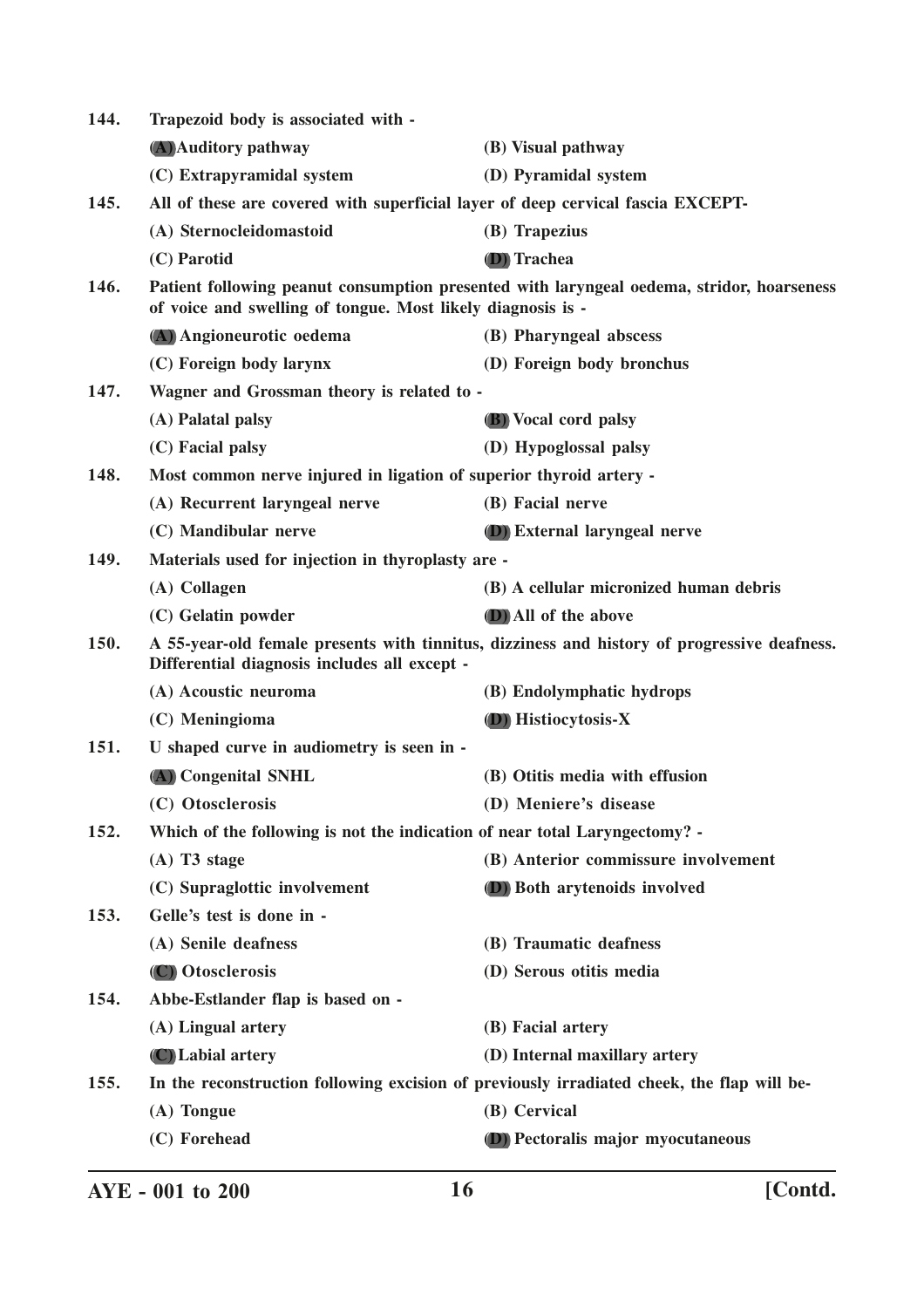| 156.        | A patient present with enophthalmos after a trauma to face by blunt object. There is no fever<br>and no extraocular muscle palsy. Diagnosis is - |                                                                                          |  |
|-------------|--------------------------------------------------------------------------------------------------------------------------------------------------|------------------------------------------------------------------------------------------|--|
|             | (A) Fracture lateral wall of maxilla                                                                                                             | (B) Fracture zygoma                                                                      |  |
|             | (C) Blow out fracture of orbit                                                                                                                   | (D) Fracture ethmoid                                                                     |  |
| 157.        | Which of these forms the principle of Stroboscopy-                                                                                               |                                                                                          |  |
|             | (A) Terrier's law                                                                                                                                | (B) Goldsmith law                                                                        |  |
|             | (C) Seldinger principle                                                                                                                          | <b>D</b> ) Talbot's law                                                                  |  |
| 158.        | Which of the following is INCORRECT about publishing research finding? -                                                                         |                                                                                          |  |
|             | (A) Publication often helps in career progression and academic promotion                                                                         |                                                                                          |  |
|             | (B) It is a way to communicate research findings with the peer groups                                                                            |                                                                                          |  |
|             | (C) Conflicts of interest can be suppressed as it has implication in study findings                                                              |                                                                                          |  |
|             | (D) It identifies research gaps                                                                                                                  |                                                                                          |  |
| <b>159.</b> | Trench mouth is -                                                                                                                                |                                                                                          |  |
|             | (A) Submucosal fibrosis                                                                                                                          | (B) Tumour at uveal angle                                                                |  |
|             | (C) Ulcerative gingivitis                                                                                                                        | (D) Retention cyst of the tonsil                                                         |  |
| 160.        | An 80-year-old patient present with a midline tumour of the lower jaw, involving the alveolar<br>margin. He is edentulous. Treatment of choice - |                                                                                          |  |
|             | (A) Hemi mandibulectomy                                                                                                                          | (B) Commando operation                                                                   |  |
|             | (C) Segmental mandibulectomy                                                                                                                     | (D) Marginal mandibulectomy                                                              |  |
| 161.        | All the following help in reducing ethical issues associated with research publication,<br><b>EXCEPT-</b>                                        |                                                                                          |  |
|             | (A) Obtaining the institutional ethics committee permission                                                                                      |                                                                                          |  |
|             | <b>(B)</b> Including a guest author to improve the acceptance of the manuscript                                                                  |                                                                                          |  |
|             | (C) Obtaining permission from the copyright holder to reproduce a figure                                                                         |                                                                                          |  |
|             | (D) Declaring familial relationship between an author and the CEO of the funding agency                                                          |                                                                                          |  |
| 162.        | Which of the following statements is false for "Secondary Chemoprevention"-                                                                      |                                                                                          |  |
|             | (A) Directed at patients with premalignant lesions                                                                                               |                                                                                          |  |
|             | (B) Targeted at patients with cancer who have undergone potentially curative therapy                                                             |                                                                                          |  |
|             | (C) To prevent recurrent or metachronous disease                                                                                                 |                                                                                          |  |
|             | (D) Retinoids are effective for chemoprevention                                                                                                  |                                                                                          |  |
| 163.        |                                                                                                                                                  | The bony cochlea is a coiled tube making _________ turns around its axis, the modiolus - |  |
|             | $(A)$ 2, $1/4$                                                                                                                                   | $(B)$ 2, $1/2$                                                                           |  |
|             | $(C)$ 2, 3/4                                                                                                                                     | $(D)$ 3                                                                                  |  |
| 164.        | A new born presents with bilateral microtia and external auditory canal atresia. Corrective<br>surgery is usually performed at-                  |                                                                                          |  |
|             | $(A) < 1$ year of age                                                                                                                            | (B) 5-7 years of age                                                                     |  |
|             | (C) Puberty                                                                                                                                      | (D) Adulthood                                                                            |  |
| 165.        | Distance of promontory from tympanic membrane -                                                                                                  |                                                                                          |  |
|             | $(A)$ 2 mm                                                                                                                                       | $(B)$ 5 mm                                                                               |  |
|             | $(C)$ 6 mm                                                                                                                                       | $(D)$ 7 mm                                                                               |  |
|             |                                                                                                                                                  |                                                                                          |  |

**AYE - 001 to 200 17 P.T.O.**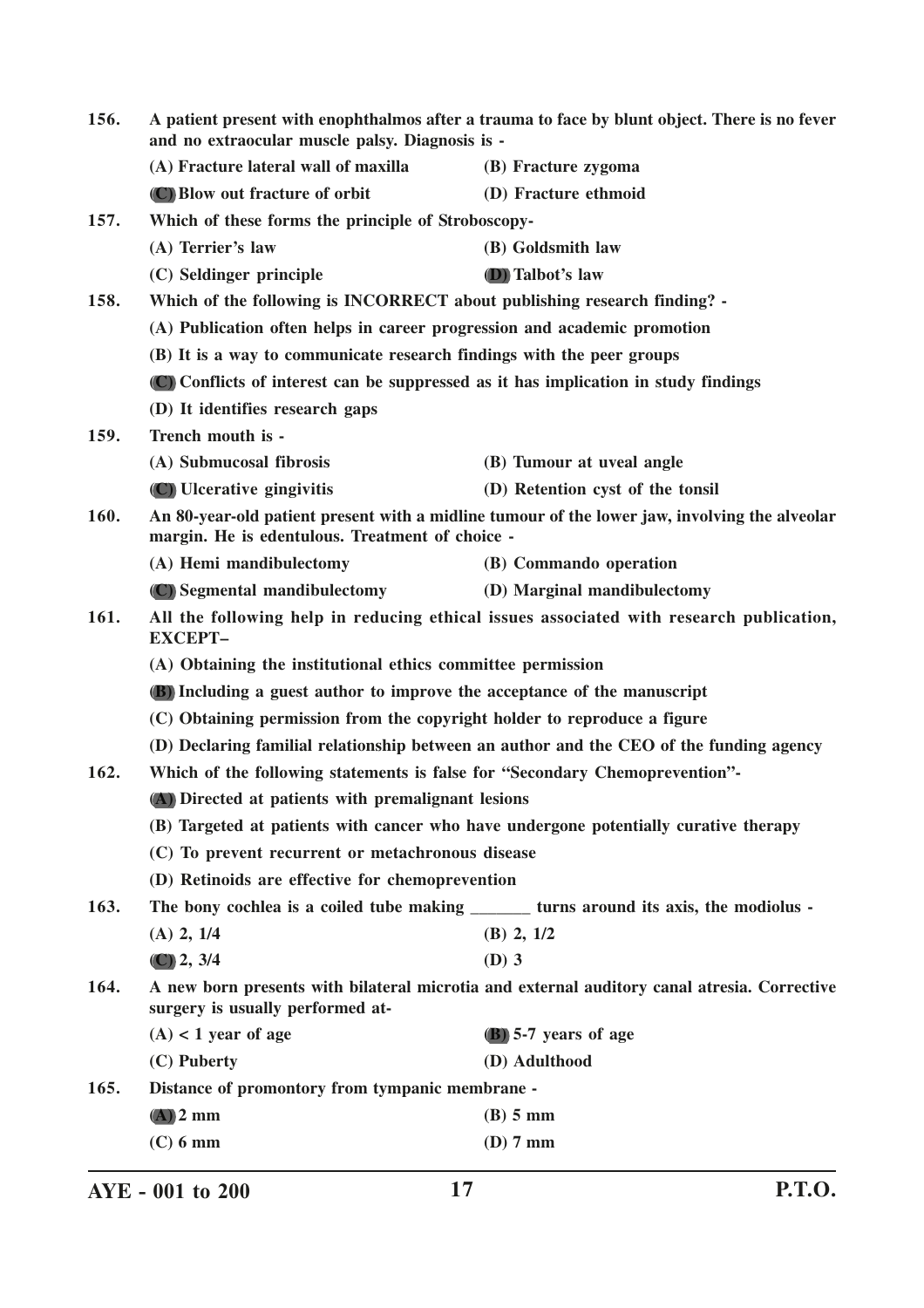| 166. | In monaural diplacusis the lesion is in the-                                                                                                                                |                                                            |  |  |
|------|-----------------------------------------------------------------------------------------------------------------------------------------------------------------------------|------------------------------------------------------------|--|--|
|      | (A) Cochlea                                                                                                                                                                 | (B) Auditory nerve                                         |  |  |
|      | (C) Brainstem                                                                                                                                                               | (D) Cerebrum                                               |  |  |
| 167. | Lateral sinus thrombosis is associated with all EXCEPT -                                                                                                                    |                                                            |  |  |
|      | (A) Greisinger sign                                                                                                                                                         | (B) Gradenigo sign                                         |  |  |
|      | (C) Lily-Crowe sign                                                                                                                                                         | (D) Tobey Ayer test                                        |  |  |
| 168. | Site for placing an auditory brainstem implant-                                                                                                                             |                                                            |  |  |
|      | (A) Lateral ventricle                                                                                                                                                       | (B) Fourth ventricle                                       |  |  |
|      | (C) Round window                                                                                                                                                            | (D) Scala tympani                                          |  |  |
| 169. | During inspiration the main current of airflow in a normal nasal cavity is through-                                                                                         |                                                            |  |  |
|      | (A) Lower part of the cavity in the inferior meatus in a parabolic curve                                                                                                    |                                                            |  |  |
|      | <b>(B)</b> Middle part of the cavity in middle meatus in a parabolic curve                                                                                                  |                                                            |  |  |
|      | (C) Superior part of the cavity in the superior meatus                                                                                                                      |                                                            |  |  |
|      | (D) Through olfactory area                                                                                                                                                  |                                                            |  |  |
| 170. | Frisch bacillus causes-                                                                                                                                                     |                                                            |  |  |
|      | (A) Rhinosleroma                                                                                                                                                            | (B) Rhinosporidiosis                                       |  |  |
|      | (C) Rhinophyma                                                                                                                                                              | (D) Lupus vulgaris                                         |  |  |
| 171. | Multiple nasal polyps in children should guide the clinician to search for underlying-                                                                                      |                                                            |  |  |
|      | (A) Mucoviscidosis                                                                                                                                                          | (B) Celiac disease                                         |  |  |
|      | (C) Hirschsprung's disease                                                                                                                                                  | (D) Sturge Weber syndrome                                  |  |  |
| 172. |                                                                                                                                                                             | Mulberry appearance of nasal mucosal membrane is seen in - |  |  |
|      | (A) Coryza                                                                                                                                                                  | (B) Atrophic rhinitis                                      |  |  |
|      | (C) Maxillary sinusitis                                                                                                                                                     | (D) Chronic hypertrophic rhinitis                          |  |  |
| 173. | Areas of carcinoma of oral mucosa can be identified by Staining with -                                                                                                      |                                                            |  |  |
|      | (A) Zinc chloride                                                                                                                                                           | (B) Silver nitrate                                         |  |  |
|      | (C) Gentian violet                                                                                                                                                          | (D) Toluidine blue                                         |  |  |
| 174. | In alaryngeal speech, with fistula based voice prosthesis, which of these prosthesis has the<br>feature of "Loading tool with instantaneous opening of esophageal flange" - |                                                            |  |  |
|      | (A) Blom-Singer indwelling                                                                                                                                                  | (B) Provox 2                                               |  |  |
|      | (C) Blom Singer duckbill                                                                                                                                                    | (D) Panje voice button                                     |  |  |
| 175. | True about Plummer-Vinson syndrome-                                                                                                                                         |                                                            |  |  |
|      | (A) Web is in the lower esophagus                                                                                                                                           | (B) Web is in the mid esophagus                            |  |  |
|      | (C) Web is in the postcricoid region                                                                                                                                        | (D) It occurs due to abnormal vessels                      |  |  |
| 176. | Following is not true about spasmodic dysphonia-                                                                                                                            |                                                            |  |  |
|      | (A) Patient with the abductor dysphonia has strained and strangled voice.                                                                                                   |                                                            |  |  |
|      | (B) Botulinum toxin is one of the treatments.                                                                                                                               |                                                            |  |  |
|      | (C) May be associated with other focal dysphonia.                                                                                                                           |                                                            |  |  |
|      | (D) It is a local laryngeal disorder                                                                                                                                        |                                                            |  |  |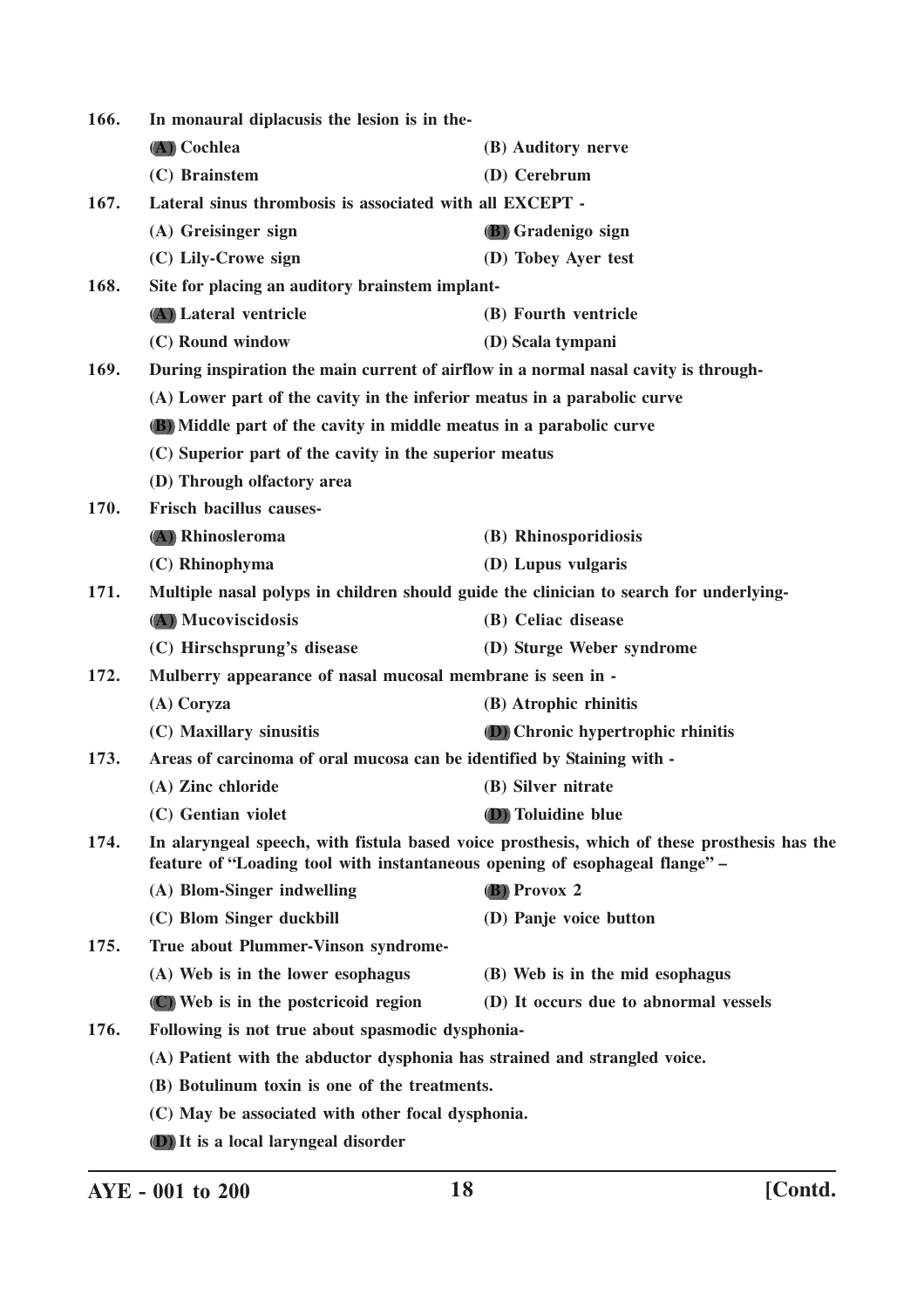| 177.                                                                                                                                     | Galen's anastomosis is between Recurrent laryngeal nerve and-                                                                                                                                                             |                                                                   |  |
|------------------------------------------------------------------------------------------------------------------------------------------|---------------------------------------------------------------------------------------------------------------------------------------------------------------------------------------------------------------------------|-------------------------------------------------------------------|--|
|                                                                                                                                          | (A) Sensory branch of Superior laryngeal nerve                                                                                                                                                                            |                                                                   |  |
|                                                                                                                                          | (B) Motor branch of Superior laryngeal nerve                                                                                                                                                                              |                                                                   |  |
|                                                                                                                                          | (C) Secretomotor branch of Superior laryngeal nerve                                                                                                                                                                       |                                                                   |  |
|                                                                                                                                          | (D) Contralateral recurrent laryngeal nerve                                                                                                                                                                               |                                                                   |  |
| 178.                                                                                                                                     | Glottic chink, in cadaveric positions of vocal cords is-                                                                                                                                                                  |                                                                   |  |
|                                                                                                                                          | $(A)$ 3.5 mm                                                                                                                                                                                                              | $(B)$ 7 mm                                                        |  |
|                                                                                                                                          | $(C)$ 19 mm                                                                                                                                                                                                               | $(D)$ 3 mm                                                        |  |
| 179.                                                                                                                                     | Route of approach of glossopharyngeal neurectomy-                                                                                                                                                                         |                                                                   |  |
|                                                                                                                                          | (A) Tonsillectomy approach                                                                                                                                                                                                | (B) Trans-palatal approach                                        |  |
|                                                                                                                                          | (C) Trans-mandibular approach                                                                                                                                                                                             | (D) Trans-pharyngeal approach                                     |  |
| 180.                                                                                                                                     | Cranial accessory nerve supplies-                                                                                                                                                                                         |                                                                   |  |
|                                                                                                                                          | (A) Palate                                                                                                                                                                                                                | (B) Pharynx                                                       |  |
|                                                                                                                                          | (C) Palatoglossus                                                                                                                                                                                                         | (D) All of the above                                              |  |
| 181.                                                                                                                                     | All muscles of tongue are supplied by hypoglossal nerve EXCEPT-                                                                                                                                                           |                                                                   |  |
|                                                                                                                                          | (A) Myoglossus                                                                                                                                                                                                            | (B) Genioglossus                                                  |  |
|                                                                                                                                          | (C) Palatoglossus                                                                                                                                                                                                         | (D) Hyoglossus                                                    |  |
| 182.                                                                                                                                     | Which implant is used in nasopharyngeal carcinoma-                                                                                                                                                                        |                                                                   |  |
|                                                                                                                                          | (A) Caesium                                                                                                                                                                                                               | $(B) I-131$                                                       |  |
|                                                                                                                                          | $(C)$ Gold                                                                                                                                                                                                                | <b>D</b> )Iridium                                                 |  |
| A lady has bilateral hearing loss since 4 years which worsened during pregnancy. Type of<br>183.<br>impedence audiometry graph will be - |                                                                                                                                                                                                                           |                                                                   |  |
|                                                                                                                                          | $(A)$ Ad                                                                                                                                                                                                                  | (B) As                                                            |  |
|                                                                                                                                          | $(C)$ B                                                                                                                                                                                                                   | $(D)$ C                                                           |  |
| 184.                                                                                                                                     |                                                                                                                                                                                                                           | Rhinolalia clausa is associated with all of the following EXCEPT- |  |
|                                                                                                                                          | (A) Allergic rhinitis                                                                                                                                                                                                     | (B) Adenoid hypertrophy                                           |  |
|                                                                                                                                          | (C) Palatal palsy                                                                                                                                                                                                         | (D) Nasal polyps                                                  |  |
| 185.                                                                                                                                     | Hyperacusis in Bell's palsy is due to the the paralysis of the following muscle-                                                                                                                                          |                                                                   |  |
|                                                                                                                                          | (A) Tensor tympani                                                                                                                                                                                                        | <b>(B)</b> Stapedius                                              |  |
|                                                                                                                                          | (C) Levator veli palatini                                                                                                                                                                                                 | (D) Tensor veli palatine                                          |  |
| 186.                                                                                                                                     | The most common complication seen in hiatus hernia is-                                                                                                                                                                    |                                                                   |  |
|                                                                                                                                          | (A) Oesophagitis                                                                                                                                                                                                          | (B) Aspiration pneumonitis                                        |  |
|                                                                                                                                          | (C) Oesophageal stricture                                                                                                                                                                                                 | (D) Volvulus                                                      |  |
| 187.                                                                                                                                     | Which of the following is not the site for Paraganglioma-                                                                                                                                                                 |                                                                   |  |
|                                                                                                                                          | (A) Carotid bifurcation                                                                                                                                                                                                   | (B) Promontory of middle ear                                      |  |
|                                                                                                                                          | (C) Jugular foramen                                                                                                                                                                                                       | <b>(D)</b> Geniculate ganglion                                    |  |
| 188.                                                                                                                                     | A patient presented with a 3.5 cms size lymph node enlargement, which was hard and<br>presented in submandibular region. Examination of the head and neck did not yield any<br>lesion. The next investigation to be done- |                                                                   |  |
|                                                                                                                                          | (A) Triple-endoscopy                                                                                                                                                                                                      | (B) Chest X-ray                                                   |  |
|                                                                                                                                          | (C) Laryngoscopy                                                                                                                                                                                                          | (D) Supravital staining of oral mucosa                            |  |

**AYE - 001 to 200 19 P.T.O.**